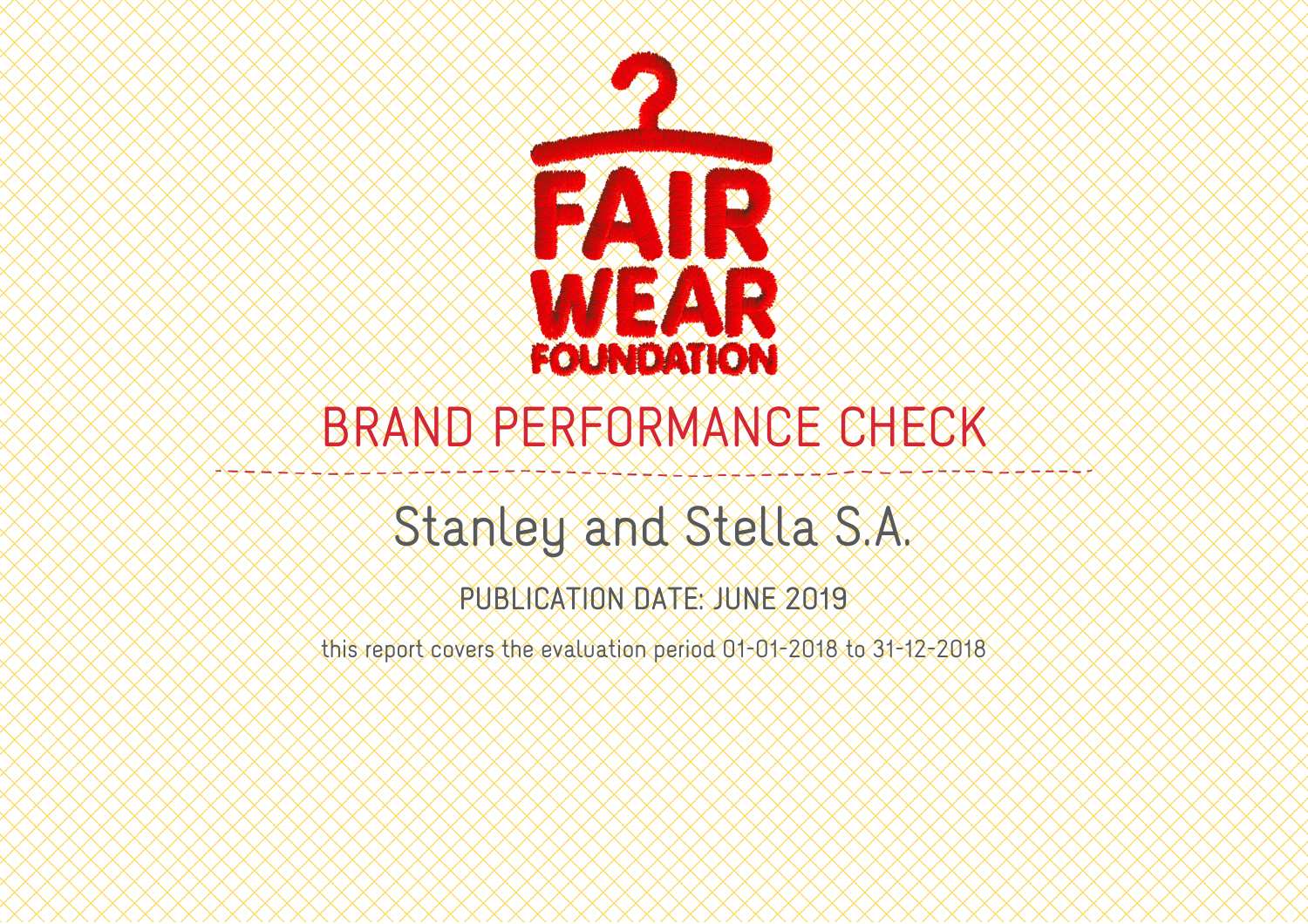#### ABOUT THE BRAND PERFORMANCE CHECK

Fair Wear Foundation believes that improving conditions for apparel product location workers requires change at many levels. Traditional efforts to improve conditions focus primarily on the product location. FWF, however, believes that the management decisions of clothing brands have an enormous influence for good or ill on product location conditions.

FWF's Brand Performance Check is a tool to evaluate and report on the activities of FWF's member companies. The Checks examine how member company management systems support FWF's Code of Labour Practices. They evaluate the parts of member company supply chains where clothing is assembled. This is the most labour intensive part of garment supply chains, and where brands can have the most influence over working conditions.

In most apparel supply chains, clothing brands do not own product locations, and most product locations work for many different brands. This means that in most cases FWF member companies have influence, but not direct control, over working conditions. As a result, the Brand Performance Checks focus primarily on verifying the efforts of member companies. Outcomes at the product location level are assessed via audits and complaint reports, however the complexity of the supply chains means that even the best efforts of FWF member companies cannot guarantee results.

Even if outcomes at the product location level cannot be guaranteed, the importance of good management practices by member companies cannot be understated. Even one concerned customer at a product location can have significant positive impacts on a range of issues like health and safety conditions or freedom of association. And if one customer at a product location can demonstrate that improvements are possible, other customers no longer have an excuse not to act. The development and sharing of these types of best practices has long been a core part of FWF's work.

The Brand Performance Check system is designed to accommodate the range of structures and strengths that different companies have, and reflects the different ways that brands can support better working conditions.

This report is based on interviews with member company employees who play important roles in the management of supply chains, and a variety of documentation sources, financial records, supplier data. The findings from the Brand Performance Check are summarized and published at www.fairwear.org. The online Brand Performance Check Guide provides more information about the indicators.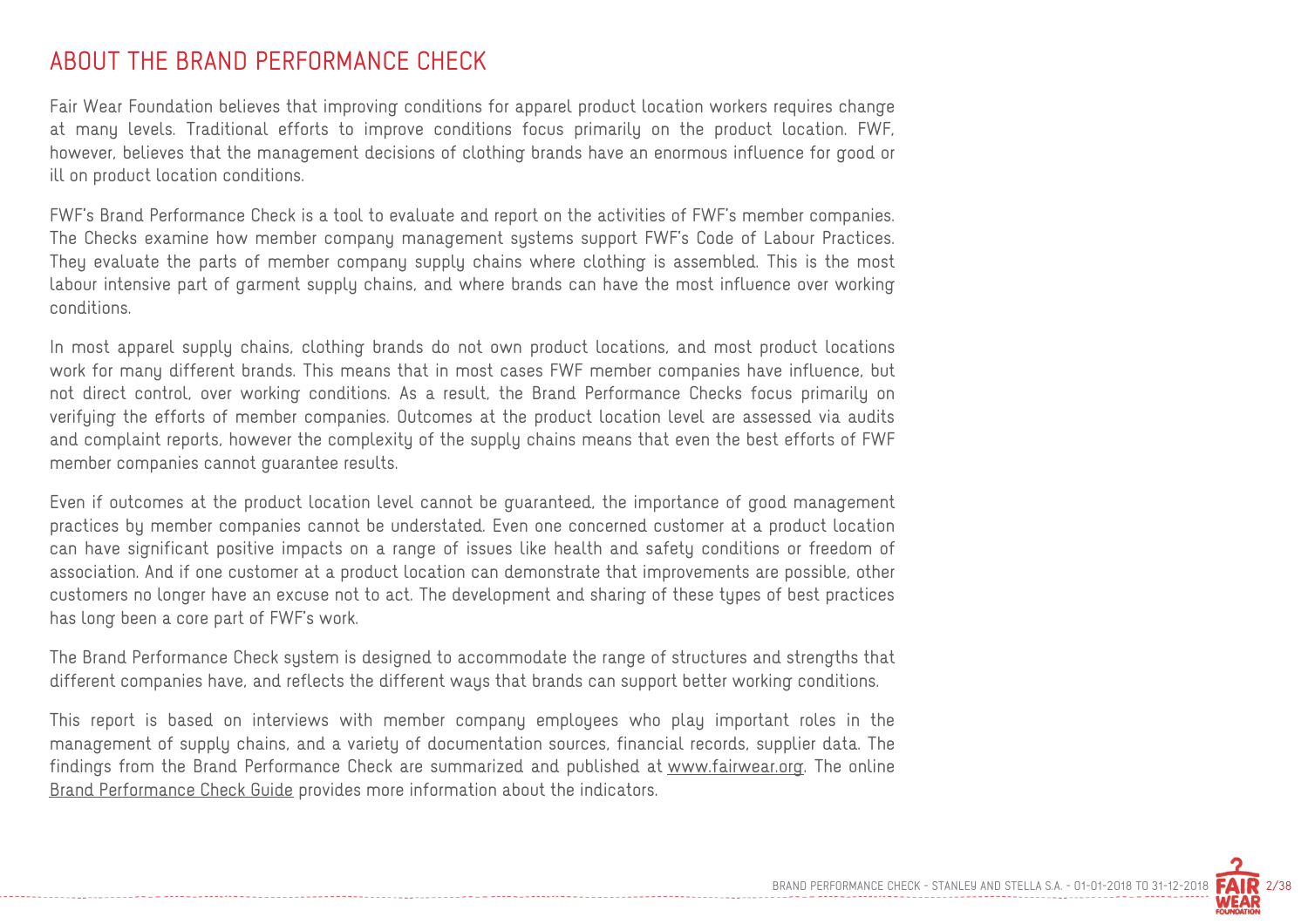#### BRAND PERFORMANCE CHECK OVERVIEW

#### Stanley and Stella S.A.

Evaluation Period: 01-01-2018 to 31-12-2018

| MEMBER COMPANY INFORMATION                                                                |                                                                    |
|-------------------------------------------------------------------------------------------|--------------------------------------------------------------------|
| Headquarters:                                                                             | Brussels, Belgium                                                  |
| Member since:                                                                             | 15-12-2011                                                         |
| Product types:                                                                            | Fashion, Workwear, Promotional, Bags & Accessories, Corporate wear |
| Production in countries where FWF is active:                                              | Bangladesh, China                                                  |
| Production in other countries:                                                            | Portugal                                                           |
| <b>BASIC REQUIREMENTS</b>                                                                 |                                                                    |
| Workplan and projected production location data for upcoming year have been<br>submitted? | Yes                                                                |
| Actual production location data for evaluation period was submitted?                      | Yes                                                                |
| Membership fee has been paid?                                                             | Yes                                                                |
| <b>SCORING OVERVIEW</b>                                                                   |                                                                    |
| % of own production under monitoring                                                      | 96%                                                                |
| Benchmarking score                                                                        | 68                                                                 |
| Category                                                                                  | Good                                                               |

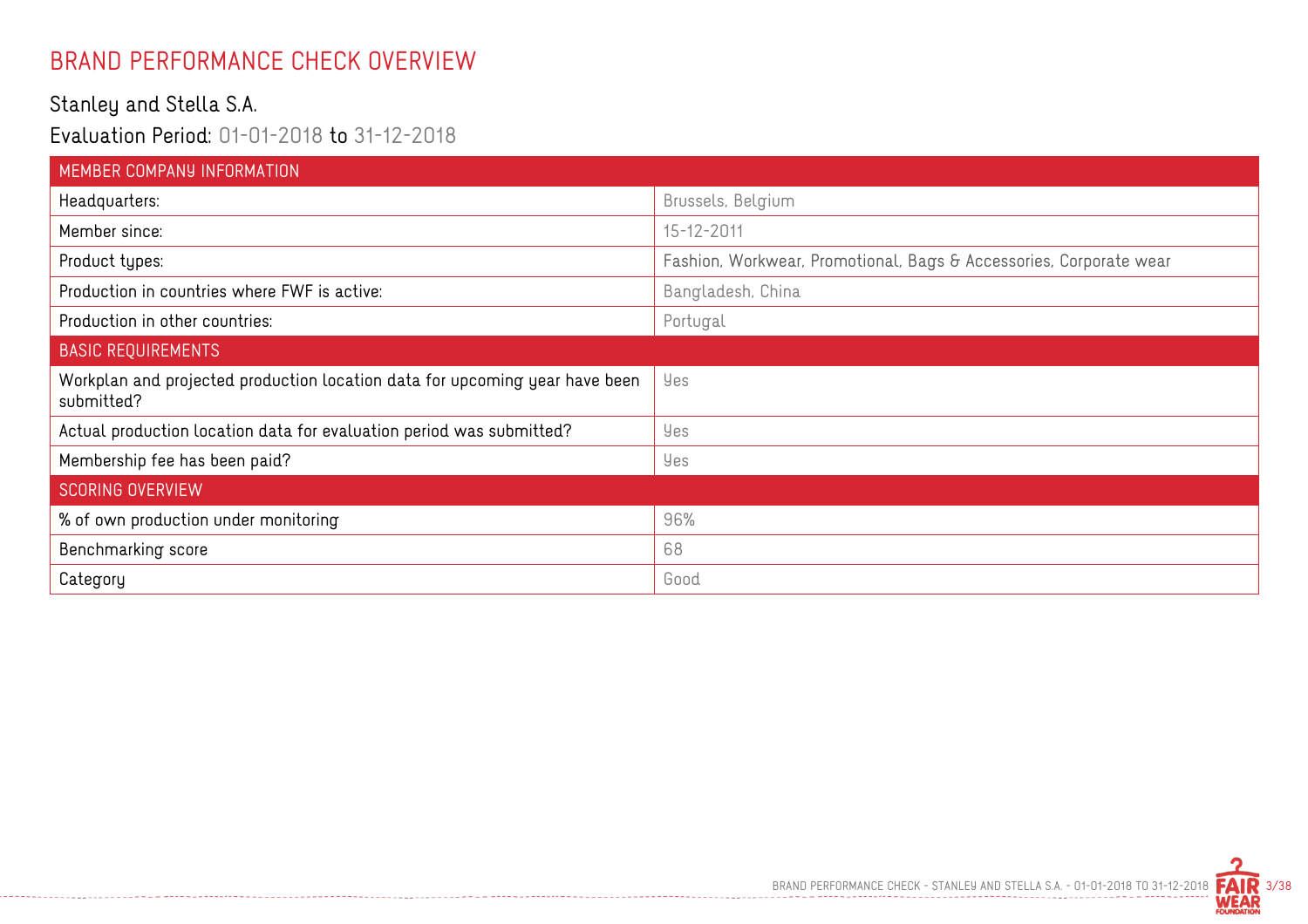#### Summary:

Stanley and Stella S.A. (hereafter Stanley/Stella) has met most of FWF's performance requirements. The brand monitored over 96% of its production volume, thereby meeting the minimum monitoring threshold of 80% required for members after three years of membership. With a benchmarking score of 68 points, Stanley/Stella is awarded the 'Good' category.

With a vision to be able to work closely with their suppliers, the brand sources from a limited number of countries and a select number of suppliers. Eight active suppliers in Bangladesh make the brand's core products, making up 99% of their total FOB. Six of these eight suppliers have been audited by FWF in the last two years. One supplier each in Portugal and China makes special category products where the brand has less than 1% of FOB.

Stanley/Stella has a nineteen-member local team in Bangladesh including a country manager and a sustainability coordinator. The brand's monitoring system includes a systematic check that is performed during every production cycle. Apart from checking product quality and planning, the quality controllers also check working conditions, the results of which are documented in a monthly CSR report that is shared with the country manager. The CSR report includes evaluation information pertaining to working conditions, subcontracting risks, building and fire safety, health and environment risks.

The code of conduct of Stanley/Stella requires suppliers to pay wages over 50% of the required legal minimum wage. The brand strives to achieve this but has not yet been successful across the majority of workers at the supplier locations. The brand is doing a wage analysis of workers at supplier locations to understand the current wage levels. As a next step, FWF recommends that the brand define a clear approach to work on the topic of Living Wage with their suppliers.

The brand is not a signatory of the Bangladesh Accord on Fire and Building Safety, but in principle only works with factories who are covered by the Accord. Despite this, two of the brand's suppliers (with around 1% FOB) are not covered under the Accord programme. While the monthly assessment of the brand includes visual inspection of the building and availability of fire extinguishers, this is not enough to replace the monitoring of the Accord.

FWF requires that Stanley/Stella ensure credible fire and building safety inspections at all their suppliers in Bangladesh. These inspections must be based on the standards agreed on by Bangladesh's National Tripartite Committee on Fire and Building Safety in the garment industry.

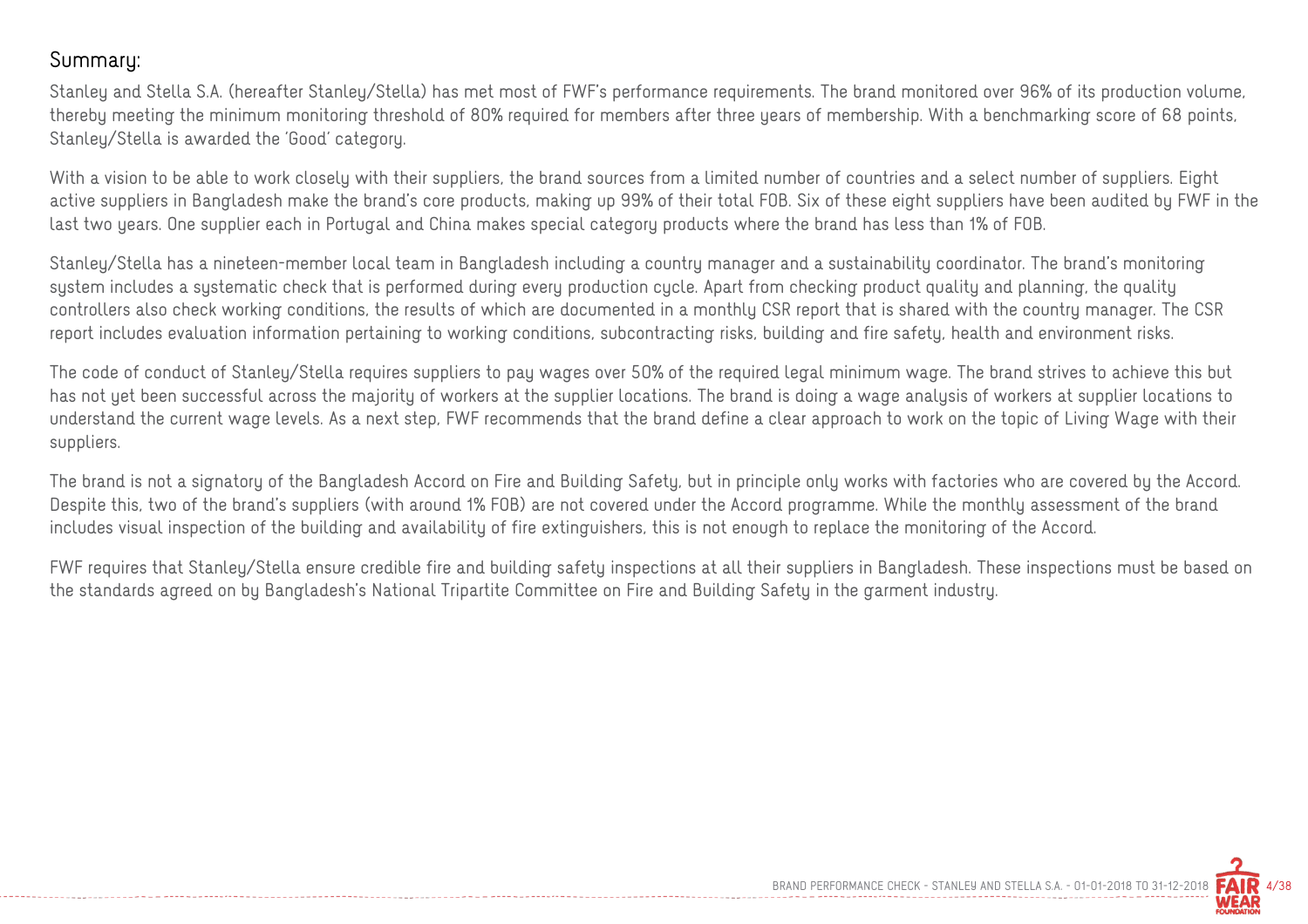#### PERFORMANCE CATEGORY OVERVIEW

Leader: This category is for member companies who are doing exceptionally well, and are operating at an advanced level. Leaders show best practices in complex areas such as living wages and freedom of association.

Good: It is FWF's belief that member companies who are making a serious effort to implement the Code of Labour Practices—the vast majority of FWF member companies—are 'doing good' and deserve to be recognized as such. They are also doing more than the average clothing company, and have allowed their internal processes to be examined and publicly reported on by an independent NGO. The majority of member companies will receive a 'Good' rating.

Needs Improvement: Member companies are most likely to find themselves in this category when major unexpected problems have arisen, or if they are unable or unwilling to seriously work towards CoLP implementation. Member companies may be in this category for one year only after which they should either move up to Good, or will be moved to suspended.

Suspended: Member companies who either fail to meet one of the Basic Requirements, have had major internal changes which means membership must be put on hold for a maximum of one year, or have been in Needs Improvement for more than one year. Member companies may remain in this category for one year maximum, after which termination proceedings will come into force.

Categories are calculated based on a combination of benchmarking score and the percentage of own production under monitoring. The specific requirements for each category are outlined in the Brand Performance Check Guide.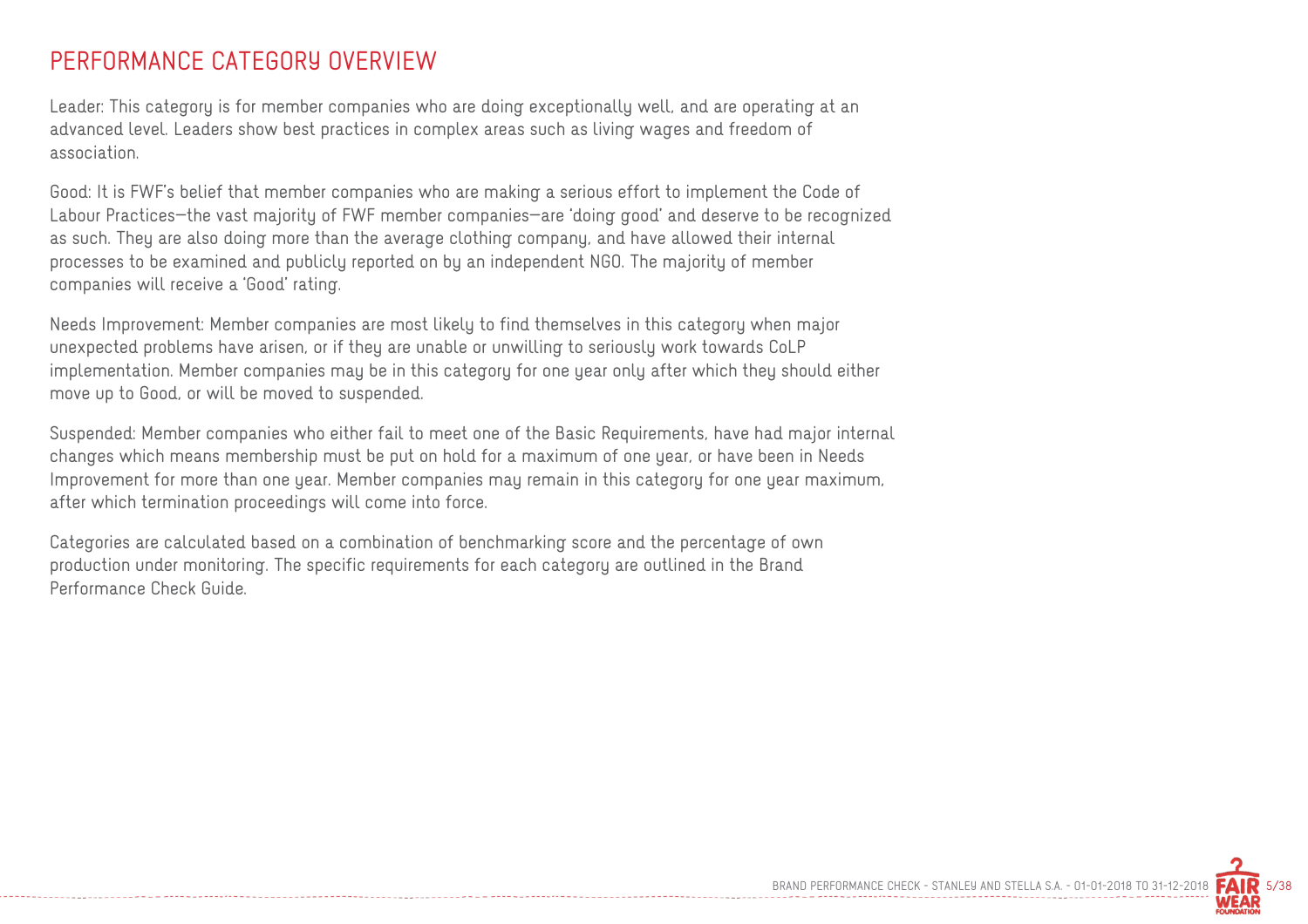#### 1. PURCHASING PRACTICES

| PERFORMANCE INDICATORS                                                                                                              | <b>RESULT</b> | RELEVANCE OF INDICATOR                                                                                                                                                           | <b>DOCUMENTATION</b>                                   | SCORE MAX | <b>MIN</b> |
|-------------------------------------------------------------------------------------------------------------------------------------|---------------|----------------------------------------------------------------------------------------------------------------------------------------------------------------------------------|--------------------------------------------------------|-----------|------------|
| 1.1a Percentage of production volume from<br>production locations where member company<br>buys at least 10% of production capacity. | 19.5%         | Member companies with less than 10% of a<br>production location's production capacity<br>generally have limited influence on<br>production location managers to make<br>changes. | Supplier information<br>provided by member<br>company. |           |            |

Comment: Stanley/Stella is aware of its leverage at its supplier locations, especially in Bangladesh where the brand's country manager verifies this by calculating the leverage at each supplier by knowing the total volume of production at the factory and comparing that with the brand's overall FOB for the period.

Stanley/Stella's main products, t-shirts, polo's, knitted tops, sweatshirts are produced at eight active production locations in Bangladesh. Being a relatively small brand but working with big factories (shared with other brands) for their core product line, over 19% of their production volume comes from production locations where the brand buys at least 10% of production capacity.

| PERFORMANCE INDICATORS                                                                                                        | <b>RESULT</b> | RELEVANCE OF INDICATOR                                                                                                                                                                                                                                                                                                                         | <b>DOCUMENTATION</b>                                      | SCORE | MAX | <b>MIN</b> |
|-------------------------------------------------------------------------------------------------------------------------------|---------------|------------------------------------------------------------------------------------------------------------------------------------------------------------------------------------------------------------------------------------------------------------------------------------------------------------------------------------------------|-----------------------------------------------------------|-------|-----|------------|
| 1.1b Percentage of production volume from<br>production locations where member company<br>buys less than 2% of its total FOB. | 4.6%          | FWF provides incentives to clothing brands to<br>consolidate their supplier base, especially at<br>the tail end, as much as possible, and<br>rewards those members who have a small tail<br>end. Shortening the tail end reduces social<br>compliance risks and enhances the impact of<br>efficient use of capital and remediation<br>efforts. | Production location<br>information as<br>provided to FWF. |       |     |            |

Comment: With a vision to be able to work closely with their suppliers, the brand sources from a limited number of countries and a select number of suppliers. The suppliers in Bangladesh make the core products of the brand, making up 99% of their total FOB. At a minimum, these suppliers contribute to 1% of the brand's FOB, individually. One supplier each in Portugal and China makes special category products of the brand (with a FOB of less than 1%).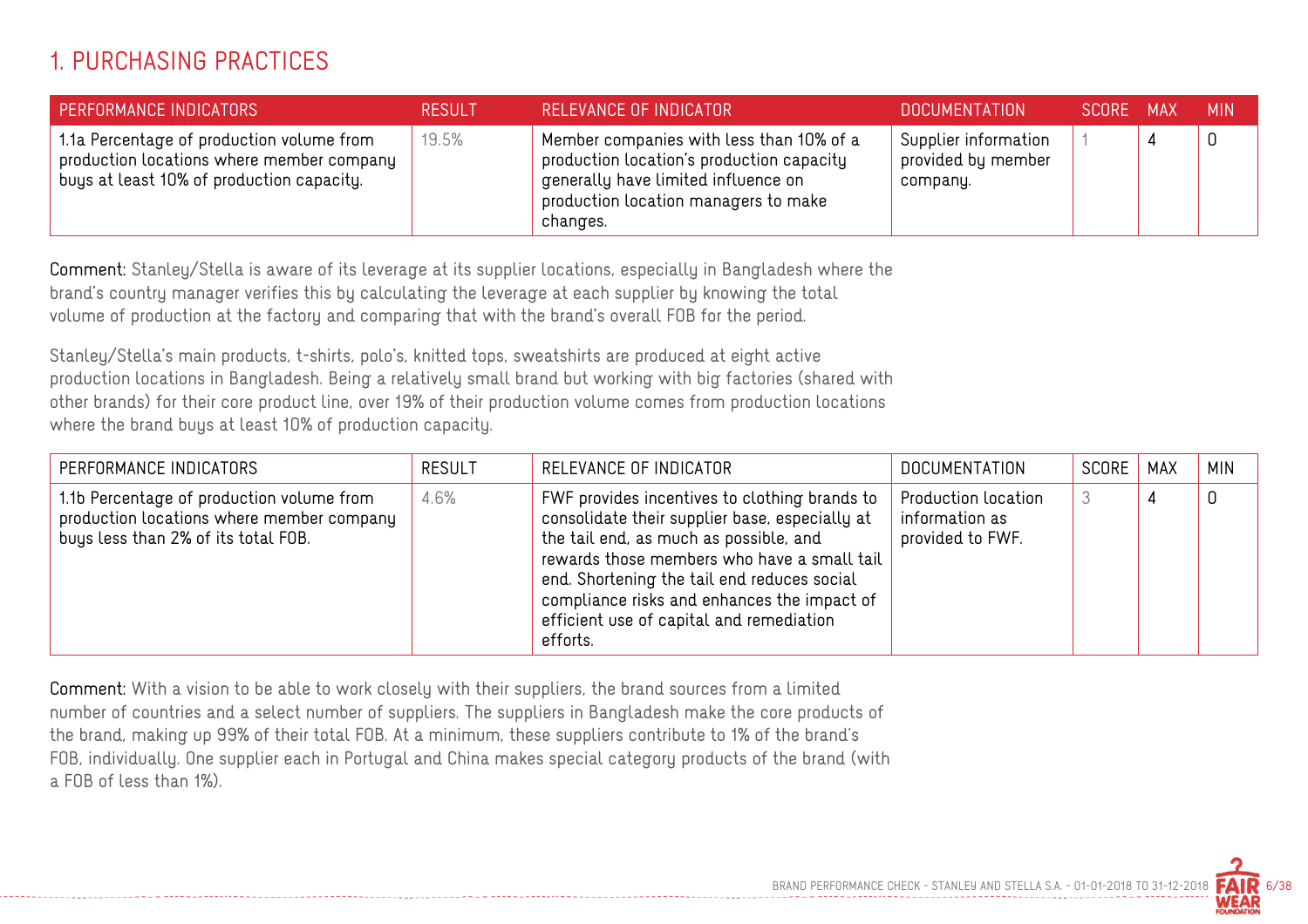| PERFORMANCE INDICATORS                                                                                                                 | <b>RESULT</b> | RELEVANCE OF INDICATOR                                                                                                                                                         | DOCUMENTATION                                          | SCORE | MAX | <b>MIN</b> |
|----------------------------------------------------------------------------------------------------------------------------------------|---------------|--------------------------------------------------------------------------------------------------------------------------------------------------------------------------------|--------------------------------------------------------|-------|-----|------------|
| 1.2 Percentage of production volume from<br>production locations where a business<br>relationship has existed for at least five years. | 63%           | Stable business relationships support most<br>aspects of the Code of Labour Practices, and<br>give production locations a reason to invest in<br>improving working conditions. | Supplier information<br>provided by member<br>company. |       |     |            |

Comment: Stanley/Stella works towards maintaining a long-term business relationship with suppliers and has been working with three of its five core suppliers for more than five years.

| PERFORMANCE INDICATORS                                                                                                                                               | <b>RESULT</b> | RELEVANCE OF INDICATOR                                                                                                                                  | DOCUMENTATION                | SCORE | MAX | <b>MIN</b> |
|----------------------------------------------------------------------------------------------------------------------------------------------------------------------|---------------|---------------------------------------------------------------------------------------------------------------------------------------------------------|------------------------------|-------|-----|------------|
| 1.3 All (new) production locations are required<br>to sign and return the questionnaire with the<br>Code of Labour Practices before first bulk<br>orders are placed. | No.           | The CoLP is the foundation of all work<br>between production locations and brands,<br>and the first step in developing a<br>commitment to improvements. | Signed CoLPs are on<br>file. |       |     |            |

Comment: Stanley/Stella had one new supplier in Bangladesh in 2018. The supplier has not signed and returned the Code of Labour Practices before first bulk orders were placed.

Requirement: The brand needs to ensure that all new suppliers sign and return the FWF questionnaire before first orders are placed.

| PERFORMANCE INDICATORS                                                                                                | <b>RESULT</b> | RELEVANCE OF INDICATOR                                                                                    | <b>DOCUMENTATION</b>                                                                                | SCORE | MAX | <b>MIN</b> |
|-----------------------------------------------------------------------------------------------------------------------|---------------|-----------------------------------------------------------------------------------------------------------|-----------------------------------------------------------------------------------------------------|-------|-----|------------|
| 1.4 Member company conducts human rights<br>due diligence at all (new) production<br>locations before placing orders. | Advanced      | Due diligence helps to identify, prevent and<br>mitigate potential human rights problems at<br>suppliers. | Documentation may<br>include pre-audits,<br>existing audits, other<br>types of risk<br>assessments. |       |     |            |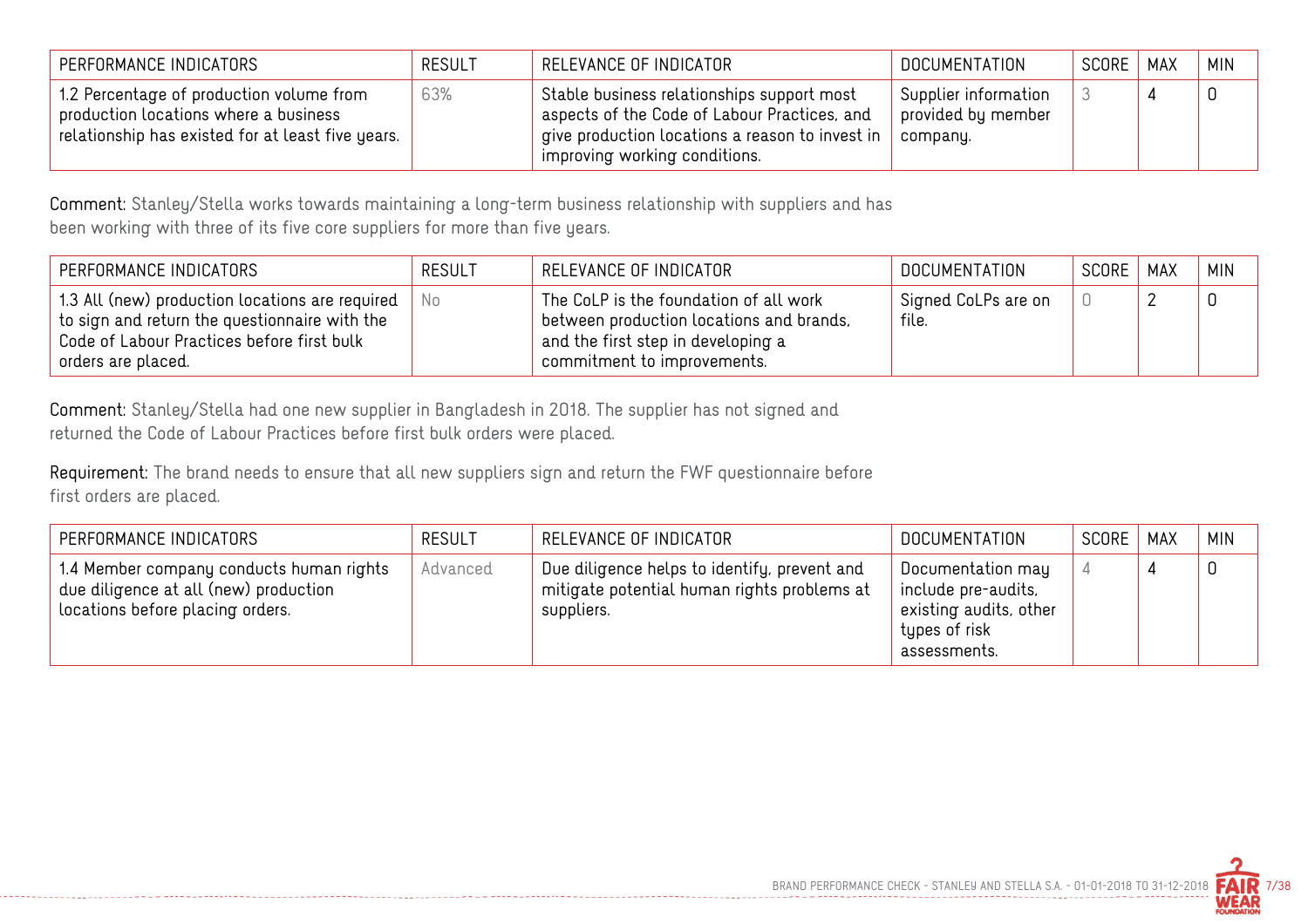Comment: New supplier scoping for Bangladesh is done by the country manager who is based locally and has extensive knowledge of the sector and factories. When selecting a new factory, the brand has started using an assessment tool which evaluates and scores the supplier based on information regarding production capacity & operation, forecasted importance for Stanley/Stella, financial stability & compliance, production quality and sustainability (certifications, existing audit reports, minimum wages paid, social initiatives and environmental efforts). The concerned department managers score the relevant sections in the tool and approve the factory, if all sections receive at least a score of 4/ 5 then the CEO conducts a final evaluation and approves the supplier. The sustainability manager has also been provided the necessary authority and veto power to have a final say in the selection of the supplier. This tool was used for the first time in 2018 to evaluate the brand's new supplier in Bangladesh.

Recommendation: FWF recommends that the brand define clear scoring criteria in the assessment tool so that each department can score suppliers consistently and the performance can also be evaluated over time. That apart, the collected information and existing audit reports of the supplier can also be used to agree on a corrective action plan (where applicable).

| PERFORMANCE INDICATORS                                                                                      | <b>RESULT</b> | RELEVANCE OF INDICATOR                                                                                                                    | <b>DOCUMENTATION</b>                                                                        | SCORE | MAX | <b>MIN</b> |
|-------------------------------------------------------------------------------------------------------------|---------------|-------------------------------------------------------------------------------------------------------------------------------------------|---------------------------------------------------------------------------------------------|-------|-----|------------|
| 1.5 Production location compliance with Code<br>of Labour Practices is evaluated in a<br>systematic manner. | Yes           | A systemic approach is required to integrate<br>social compliance into normal business<br>processes, and supports good<br>decisionmaking. | Documentation of<br>systemic approach:<br>rating systems,<br>checklists, databases,<br>etc. |       |     |            |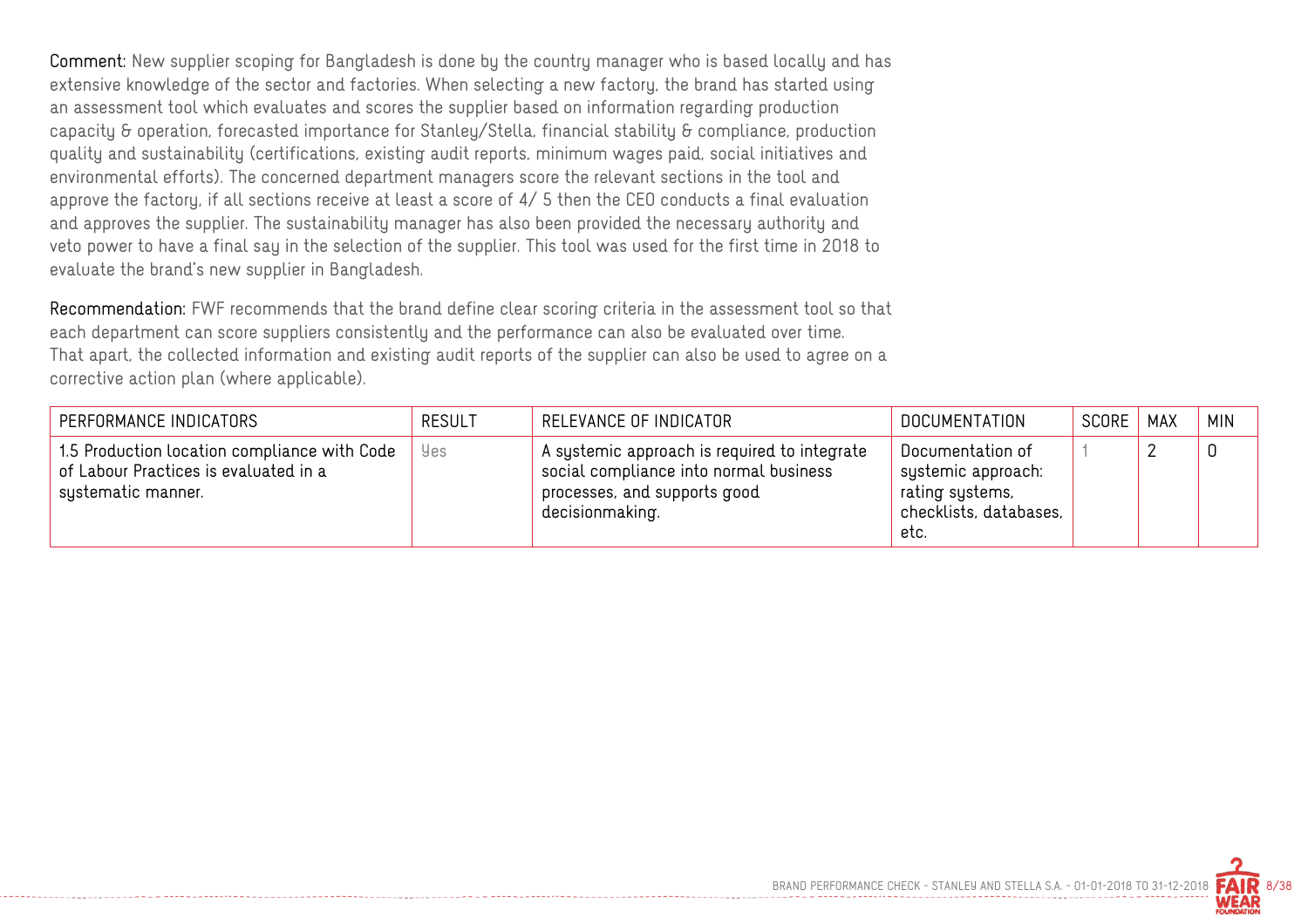Comment: For existing core suppliers in Bangladesh, Stanley/Stella has three ways to evaluate supplier performance on Code of Labour Practices,

1. Stanley/Stella's monitoring system includes a systematic check that is performed during every production cycle. The brand has a nineteen member local team, the quality controllers apart from checking product quality, planning also check working conditions, the results of which are documented in a monthly CSR report that is shared with the country manager. The CSR report includes evaluation information pertaining to working conditions, subcontracting risks, building and fire safety, health & environment risks.

2. The country manager visits all suppliers at least once a month and interacts with CSR/ compliance staff and a few workers at the factory.

3. The country manager also has a meeting with the factory management every month and where applicable, issues pertaining to COLP are discussed and reviewed in this meeting.

That apart, the brand is also working on an online information system, to be able to consolidate and document all information pertaining to each supplier, at one place.

Recommendation: FWF encourages Stanley/Stella to use the captured information on working conditions to develop a periodic evaluation/grading system for suppliers where compliance with labour standards is a criterion for future order placement. Part of the system can be to create an incentive for rewarding suppliers for realised improvements in working conditions. Such a system can show whether and what information is missing per supplier and can include outcomes of audits, trainings and/or complaints.

| PERFORMANCE INDICATORS                                                                                 | <b>RESULT</b>                                 | RELEVANCE OF INDICATOR                                                                                                                         | DOCUMENTATION                                   | <b>SCORE</b> | <b>MAX</b> | <b>MIN</b> |
|--------------------------------------------------------------------------------------------------------|-----------------------------------------------|------------------------------------------------------------------------------------------------------------------------------------------------|-------------------------------------------------|--------------|------------|------------|
| 1.6 The member company's production<br>$\,$ planning systems support reasonable working $\,$<br>hours. | Strong,<br>integrated<br>systems in<br>place. | Member company production planning<br>systems can have a significant impact on the<br>levels of excessive overtime at production<br>locations. | Documentation of<br>robust planning<br>systems. |              |            |            |

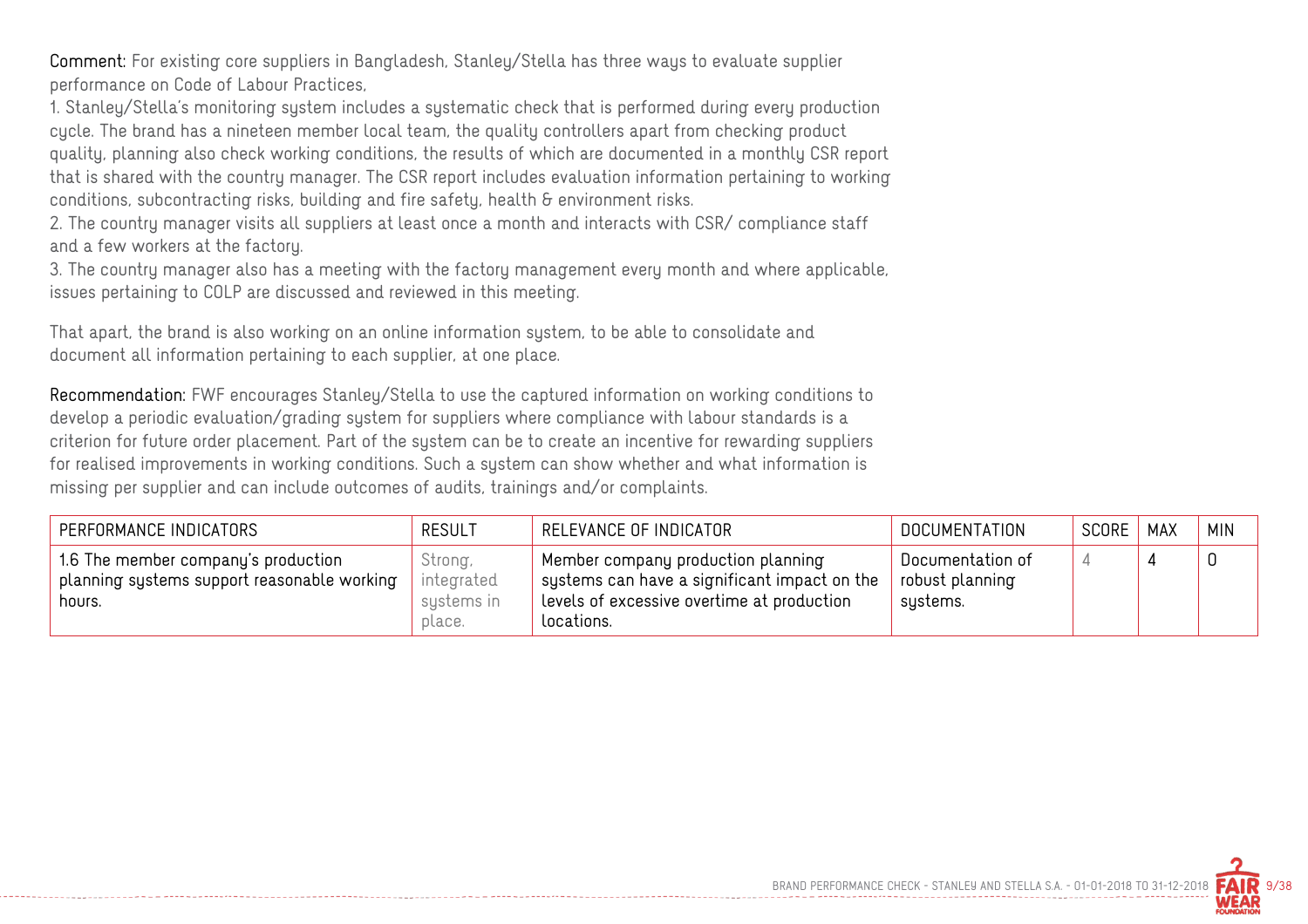Comment: The brand mainly deals with never out of stock items and currently uses both historic data to forecast and current stock situation to place orders monthly. The brand shares a six-month outlook with suppliers both in units and raw materials required, to allow suppliers to estimate the business they can expect from the brand and plan accordingly.

The brand agrees on lead times with suppliers through discussion and negotiation based on an understanding of the supplier's capacity, expertise and availability of raw materials. If raw materials are available the lead times are short (7 weeks), this increases to 11 weeks if raw materials are locally available, and 16 weeks if the supplier needs to import raw materials.

In order to deal with demand fluctuations, the brand tries to maintain sufficient stock. In scenarios when the suppliers inform that the order requested cannot be delivered in the required time, the orders are shuffled based on priority and capacity available at the supplier. That apart, the brand also ensures multiple suppliers can make their products.

These efforts of the brand are impacted/ limited due to the below reasons.

1. The suppliers they work with are shared with mostly fashion brands with short lead times and high demand fluctuations.

2. Delays pertaining to raw materials, beyond the control of the supplier and the brand

| PERFORMANCE INDICATORS                                                             | <b>RESULT</b>           | RELEVANCE OF INDICATOR                                                                                                                                                                                         | <b>DOCUMENTATION</b>                                                                                                                                                                                                        | SCORE | <b>MAX</b> | <b>MIN</b> |
|------------------------------------------------------------------------------------|-------------------------|----------------------------------------------------------------------------------------------------------------------------------------------------------------------------------------------------------------|-----------------------------------------------------------------------------------------------------------------------------------------------------------------------------------------------------------------------------|-------|------------|------------|
| 1.7 Degree to which member company<br>mitigates root causes of excessive overtime. | Intermediate<br>efforts | Some production delays are outside of the<br>control of member companies; however there<br>are a number of steps that can be taken to<br>address production delays without resorting<br>to excessive overtime. | Evidence of how<br>member responds to<br>excessive overtime<br>and strategies that<br>help reduce the risk<br>of excessive overtime,<br>such as: root cause<br>analysis, reports,<br>correspondence with<br>factories, etc. |       | b          | 0          |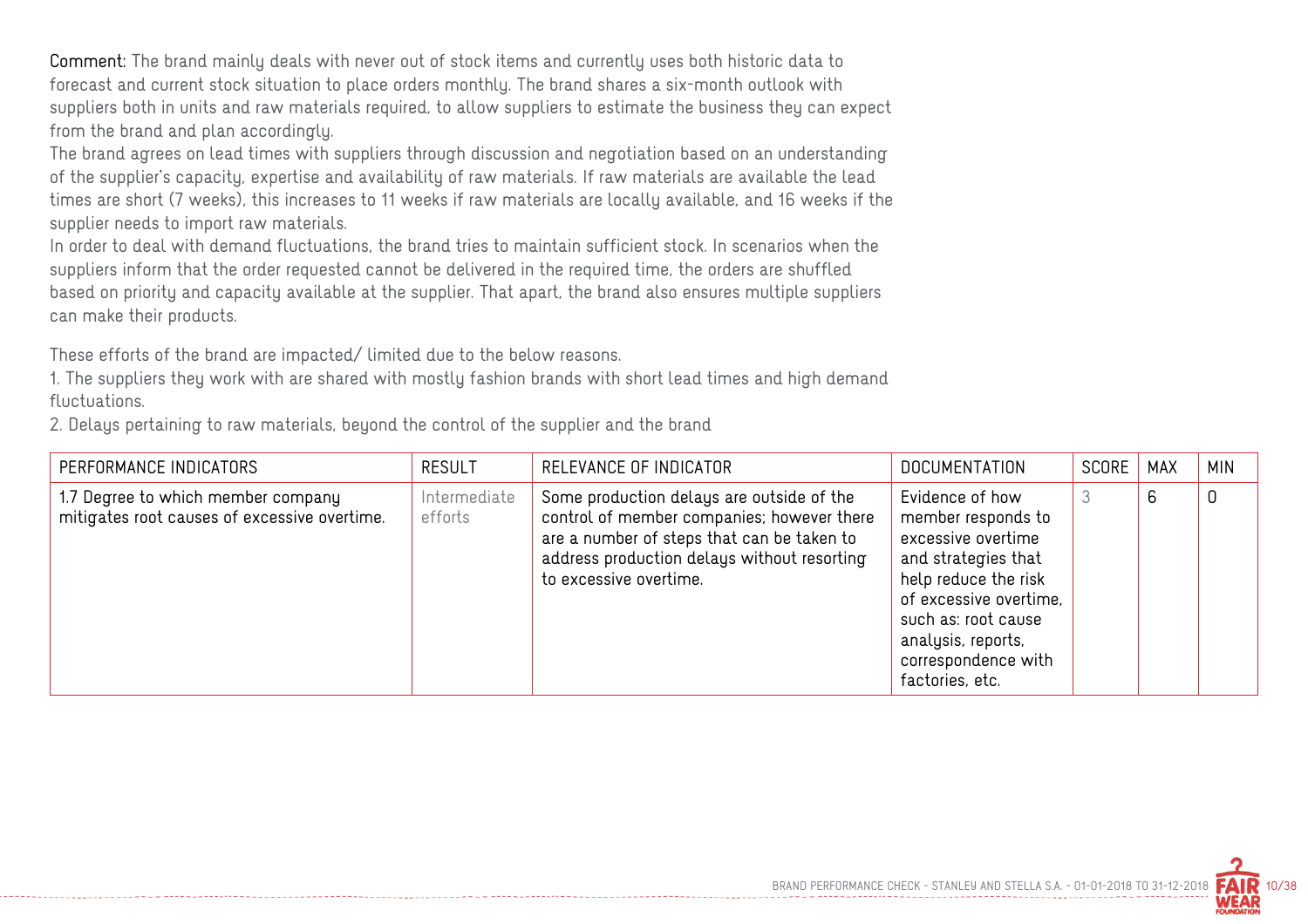Comment: FWF audits indicate that excessive overtime remains a common issue in Bangladesh. The suppliers of the brand are also faced with this issue, where the overtime is also not necessarily announced by the factory in advance.

The brand did an analysis of excessive overtime, and concluded the below:

1. It's suppliers are shared with mostly fashion brands with short lead times and high demand fluctuations. This pushes the factory to make last minute changes to adjust production schedules and unplanned overtime, 2. Workers demand overtime to earn additional income.

The brand is already taking some measures to work around limitations and as a first step aims to bring overtime hours below the legally allowed limit. The quality controllers track the overtime hours at each factory, which is then discussed with the supplier during monthly meetings. Apart from overtime hours, the brand also tracks wages and efficiency for their lines of production to be able to do an analysis and further study the impact of the recent change in the minimum wage on overtime.

| PERFORMANCE INDICATORS                                                                                               | <b>RESULT</b> | RELEVANCE OF INDICATOR                                                                                                                                                                                          | <b>DOCUMENTATION</b>                                                                                                        | SCORE | MAX | <b>MIN</b> |
|----------------------------------------------------------------------------------------------------------------------|---------------|-----------------------------------------------------------------------------------------------------------------------------------------------------------------------------------------------------------------|-----------------------------------------------------------------------------------------------------------------------------|-------|-----|------------|
| 1.8 Member company can demonstrate the<br>link between its buying prices and wage<br>levels in production locations. | Advanced      | Understanding the labour component of<br>buying prices is an essential first step for<br>member companies towards ensuring the<br>payment of minimum wages - and towards<br>the implementation of living wages. | Interviews with<br>production staff,<br>documents related to<br>member's pricing<br>policy and system,<br>buying contracts. |       |     |            |

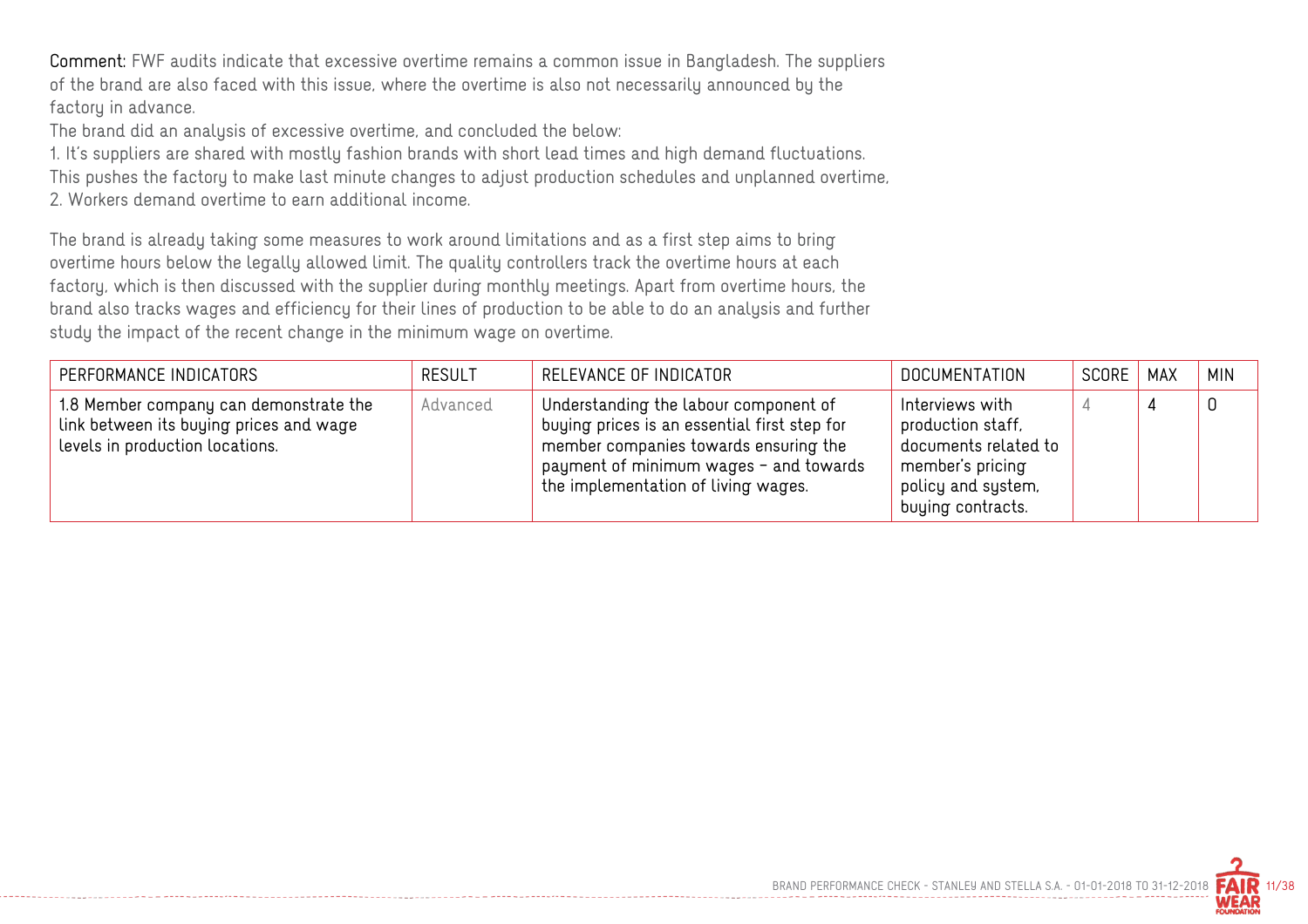Comment: Over 90% of Stanley/Stella's FOB is from suppliers where the brand has a direct relationship. Only for small orders, the brand works with an agent in Bangladesh. When the volume increases, the brand starts working directly with the factory.

The brand's relationship with suppliers is built on trust and is consciously working towards mapping out the 'real' costs of their products. For each product, the brand is aware of the cost of raw material, labour minutes and in general, has an understanding of the costs of every department at the factory. The labour costs indicated by the factory where found logical are fixed and are not discussed or negotiated. The brand uses an excel based price simulator to evaluate and arrive at price changes. For example, when the minimum wage went up in Bangladesh the brand already discussed and agreed on a new increased price with their suppliers.

For 2019, the brand aims to focus more on understanding wages, its linkage to their prices and has access to pay slips of workers and is collating this data for analysis.

| PERFORMANCE INDICATORS                                                                                                                                                 | <b>RESULT</b>                        | RELEVANCE OF INDICATOR                                                                                                                                                                                                                                                        | <b>DOCUMENTATION</b>                                                                                                                                                                                          | SCORE | <b>MAX</b> | <b>MIN</b> |
|------------------------------------------------------------------------------------------------------------------------------------------------------------------------|--------------------------------------|-------------------------------------------------------------------------------------------------------------------------------------------------------------------------------------------------------------------------------------------------------------------------------|---------------------------------------------------------------------------------------------------------------------------------------------------------------------------------------------------------------|-------|------------|------------|
| 1.9 Member company actively responds if<br>production locations fail to pay legal<br>minimum wages and/or fail to provide wage<br>data to verify minimum wage is paid. | No problems<br>reported/no<br>audits | If a supplier fails to pay minimum wage or<br>minimum wage payments cannot be verified,<br>FWF member companies are expected to hold<br>management of the supplier accountable for<br>respecting local labour law. Payment below<br>minimum wage must be remediated urgently. | Complaint reports,<br>CAPs, additional<br>emails, FWF Audit<br>Reports or additional<br>monitoring visits by a<br>FWF auditor, or other<br>documents that show<br>minimum wage issue<br>is reported/resolved. | N/A   | 0          | $-2$       |

| PERFORMANCE INDICATORS                                                           | <b>RESULT</b> | RELEVANCE OF INDICATOR                                                                                                                                                                                                                           | DOCUMENTATION                                                                                                              | SCORE | MAX | <b>MIN</b> |
|----------------------------------------------------------------------------------|---------------|--------------------------------------------------------------------------------------------------------------------------------------------------------------------------------------------------------------------------------------------------|----------------------------------------------------------------------------------------------------------------------------|-------|-----|------------|
| 1.10 Evidence of late payments to suppliers by $\parallel$ No<br>member company. |               | Late payments to suppliers can have a<br>negative impact on production locations and<br>their ability to pay workers on time. Most<br>garment workers have minimal savings, and<br>even a brief delay in payments can cause<br>serious problems. | Based on a complaint<br>or audit report; review<br>of production location<br>and member<br>company financial<br>documents. |       |     | $-$        |

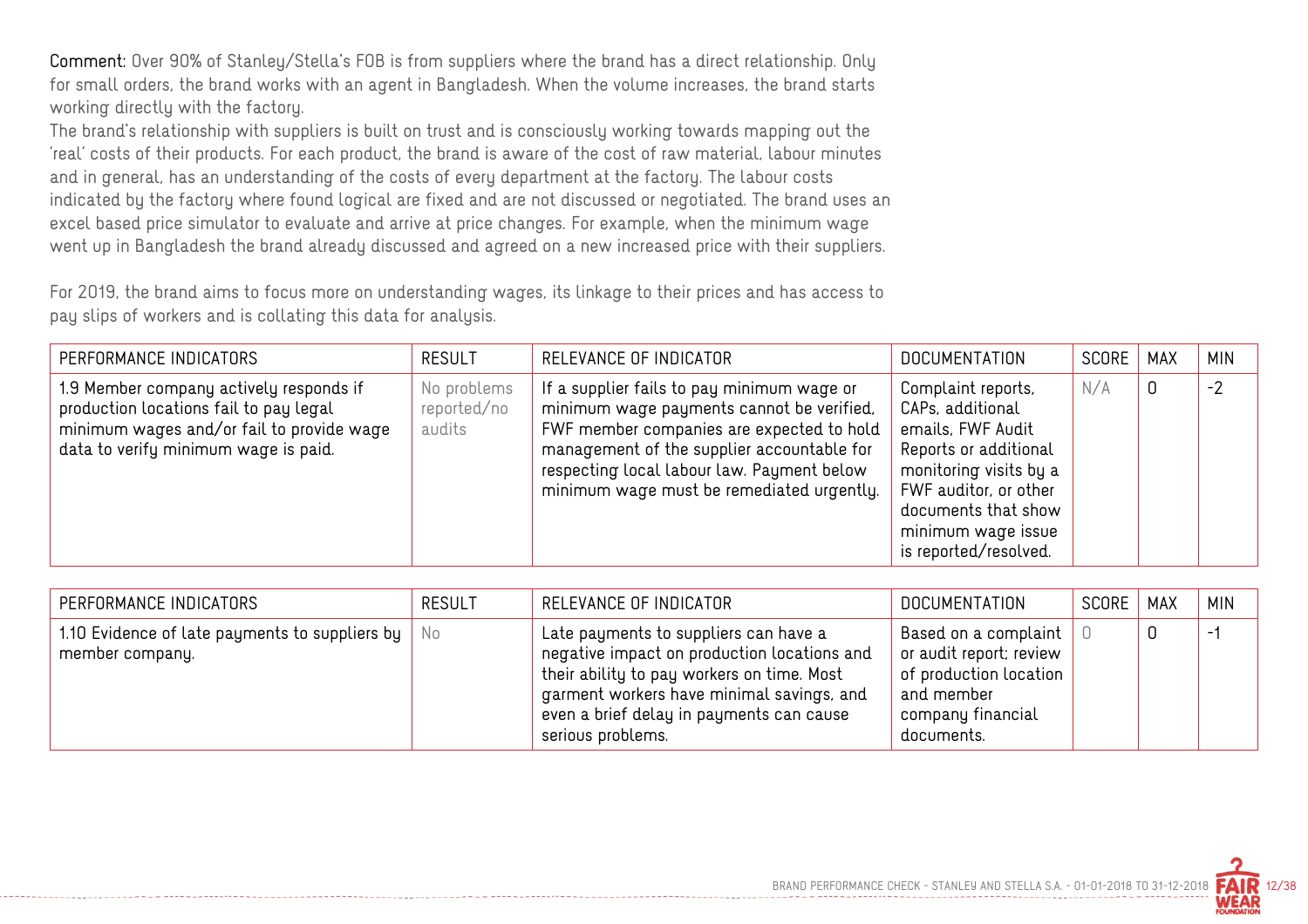| PERFORMANCE INDICATORS                                                                                                                                | <b>RESULT</b> | RELEVANCE OF INDICATOR                                                                                                                                                                         | <b>DOCUMENTATION</b>                                                                                                                                                       | SCORE | MAX | <b>MIN</b> |
|-------------------------------------------------------------------------------------------------------------------------------------------------------|---------------|------------------------------------------------------------------------------------------------------------------------------------------------------------------------------------------------|----------------------------------------------------------------------------------------------------------------------------------------------------------------------------|-------|-----|------------|
| 1.11 Degree to which member company<br>assesses and responds to root causes for<br>wages that are lower than living wages in<br>production locations. | Intermediate  | Assessing the root causes for wages lower<br>than living wages will determine what<br>strategies/interventions are needed for<br>increasing wages, which will result in a<br>systemic approach | Evidence of how<br>payment below living<br>wage was addressed,<br>such as: Internal<br>policy and strategy<br>documents, reports,<br>correspondence with<br>factories, etc |       | 6   | 0          |

Comment: The code of conduct of Stanley/Stella requires suppliers to pay wages over 50% of the required legal minimum wage. The brand strives to achieve this but has not yet been successful across the majority of workers at the supplier locations. The brand is doing a wage analysis of workers at production locations to understand the current wage levels. The brand is yet to define an approach to work on the topic of Living Wage with their suppliers.

Requirement: Stanley/Stella is expected to take an active role in discussing living wages with its suppliers and should take steps to work towards living wages.

Recommendation: While performing wage analysis, FWF recommends that Stanley/Stella take into account that wages of high-skilled workers may more likely to be above 50% of the minimum wage and the other worker categories like 'helpers' more likely around the minimum wage, and define action points accordingly.

| PERFORMANCE INDICATORS                                                                                   | <b>RESULT</b> | RELEVANCE OF INDICATOR                                                                                                                                                                                                                                                     | <b>DOCUMENTATION</b>                                   | SCORE | <b>MAX</b> | <b>MIN</b> |
|----------------------------------------------------------------------------------------------------------|---------------|----------------------------------------------------------------------------------------------------------------------------------------------------------------------------------------------------------------------------------------------------------------------------|--------------------------------------------------------|-------|------------|------------|
| 1.12 Percentage of production volume from<br>factories owned by the member company<br>(bonus indicator). | None          | Owning a supplier increases the<br>accountability and reduces the risk of<br>unexpected CoLP violations. Given these<br>advantages, this is a bonus indicator. Extra<br>points are possible, but the indicator will not<br>negatively affect an member company's<br>score. | Supplier information<br>provided by member<br>company. | N/A   |            |            |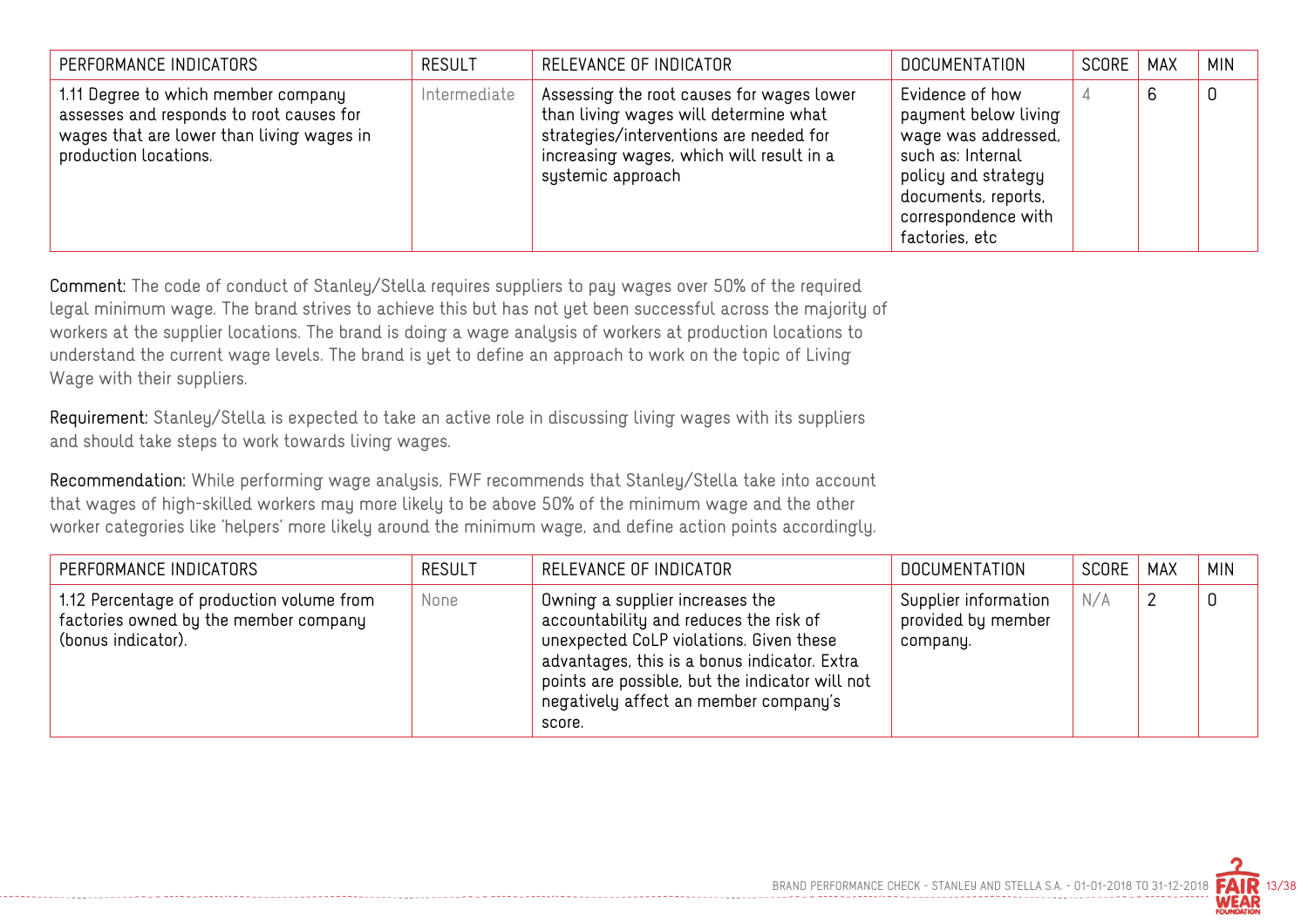| PERFORMANCE INDICATORS                                        | <b>RESULT</b> | RELEVANCE OF INDICATOR                                                                                                                                                                          | <b>DOCUMENTATION</b>                                                                                                                                                        | SCORE | MAX | <b>MIN</b> |
|---------------------------------------------------------------|---------------|-------------------------------------------------------------------------------------------------------------------------------------------------------------------------------------------------|-----------------------------------------------------------------------------------------------------------------------------------------------------------------------------|-------|-----|------------|
| 1.13 Member company determines and<br>finances wage increases | None          | Assessing the root causes for wages lower<br>than living wages will determine what<br>strategies/interventions are needed for<br>increasing wages, which will result in a<br>systemic approach. | Evidence of how<br>payment below living<br>wage was addressed,<br>such as: internal<br>policy and strategy<br>documents, reports,<br>correspondence with<br>factories, etc. |       | 4   |            |

Requirement: Stanley/Stella should analyse what is needed to increase wages and develop a strategy to finance the costs of wage increases.

Recommendation: FWF recommends that member companies analyse for example what the living wage

factor should be, and start thinking about how to finance the costs.

A mix of approaches is possible to finance wage increases. Some examples can be:

1. Supply chain efficiencies: Design, logistical or purchasing efficiencies, operational efficiencies (cost saving project), efficiency projects (marketing efficiencies, operation)

2. Cooperation with other customers at production locations, these efforts only count when it leads to more money being available for wages.

3. Lower margin

4. Increased customer prices

To support companies in analysing the wage gap, FWF has developed a calculation model that estimates the effect on FOB and retail prices under different pricing models.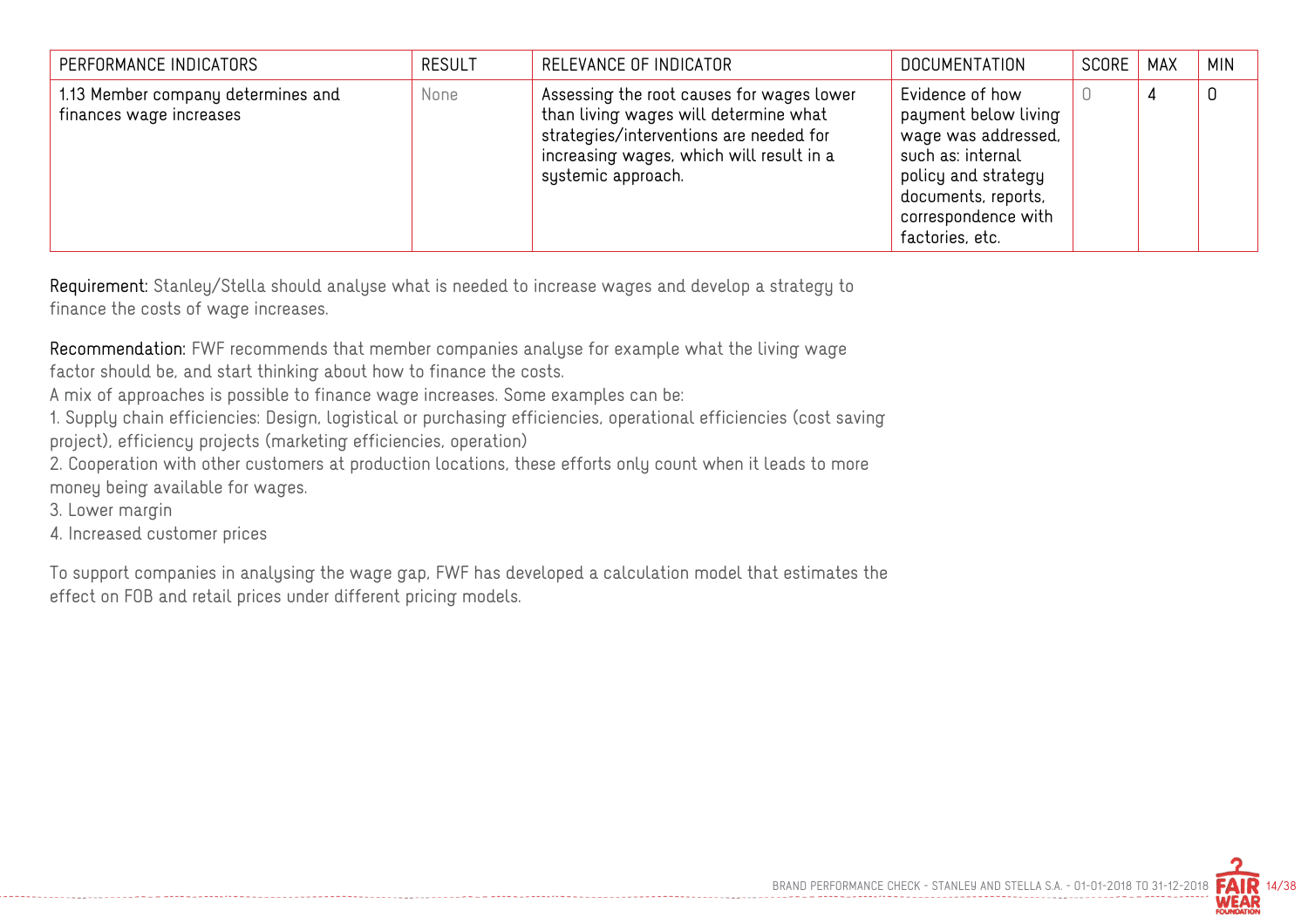| PERFORMANCE INDICATORS                                                                                | <b>RESULT</b> | RELEVANCE OF INDICATOR                                                                                         | <b>DOCUMENTATION</b>                                                                                                                                                                   | SCORE | <b>MAX</b> | <b>MIN</b> |
|-------------------------------------------------------------------------------------------------------|---------------|----------------------------------------------------------------------------------------------------------------|----------------------------------------------------------------------------------------------------------------------------------------------------------------------------------------|-------|------------|------------|
| 1.14 Percentage of production volume where<br>the member company pays its share of the<br>target wage | 0%            | FWF member companies are challenged to<br>adopt approaches that absorb the extra costs<br>of increasing wages. | Member company's<br>own documentation,<br>evidence of target<br>waqe<br>implementation, such<br>as wage reports,<br>factory<br>documentation,<br>communication with<br>factories, etc. |       | 3          | 0          |

Comment: The brand is yet to define target wages for its supplier locations.

Requirement: Stanley/Stella is expected to begin setting a target wage for its production locations.

## PURCHASING PRACTICES

Possible Points: 47 Earned Points: 27

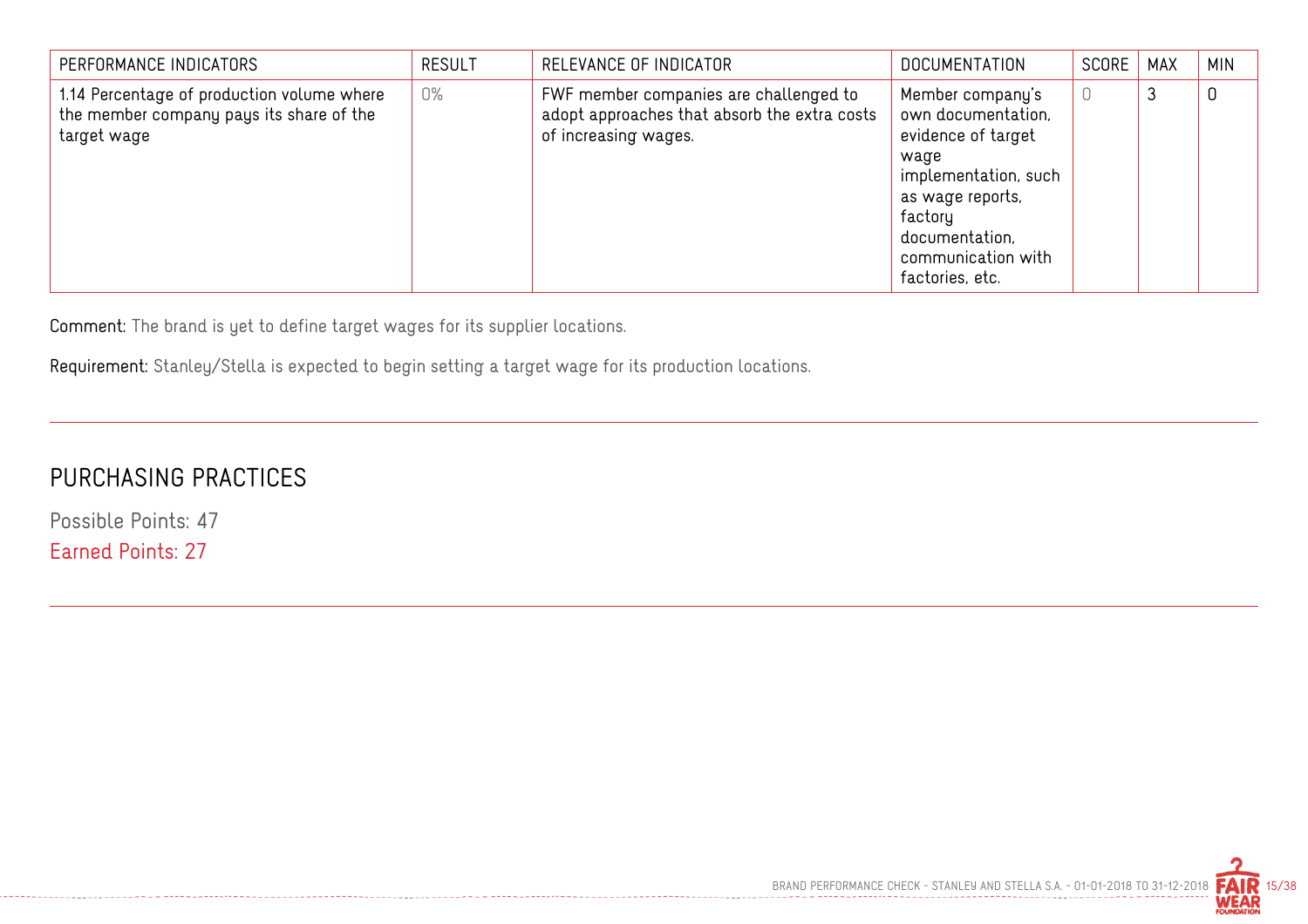## 2. MONITORING AND REMEDIATION

| <b>BASIC MEASUREMENTS</b>                                                                    | <b>RESULT</b>                                                              | <b>COMMENTS</b>                                                                                                                                                       |
|----------------------------------------------------------------------------------------------|----------------------------------------------------------------------------|-----------------------------------------------------------------------------------------------------------------------------------------------------------------------|
| % of own production under standard monitoring (excluding low-risk countries)                 | 96%                                                                        |                                                                                                                                                                       |
| % of production volume where monitoring requirements for low-risk countries<br>are fulfilled | 0%                                                                         | To be counted towards the monitoring threshold,<br>FWF low-risk policy should be implemented. See<br>indicator 2.9. $(N/A = no$ production in low risk<br>countries.) |
| Meets monitoring requirements for tail-end production locations.                             | No                                                                         | FWF members must meet tail-end monitoring<br>requirements. Implementation will be assessed<br>during next Brand Performance check.                                    |
| Requirement(s) for next performance check                                                    | Monitoring requirements<br>need to be fulfilled for<br>low risk countries. |                                                                                                                                                                       |
| Total of own production under monitoring                                                     | 96%                                                                        | Measured as percentage of production volume<br>(Minimums: 1 year: 40%; 2 years 60%; 3 years+: 80-<br>100%)                                                            |

| <b>PERFORMANCE INDICATORS</b>                                                                          | <b>RESULT</b> | RELEVANCE OF INDICATOR                                                                                     | DOCUMENTATION                                                                     | 'SCORE MAX | MIN. |
|--------------------------------------------------------------------------------------------------------|---------------|------------------------------------------------------------------------------------------------------------|-----------------------------------------------------------------------------------|------------|------|
| 2.1 Specific staff person is designated to<br>follow up on problems identified by<br>monitoring system | Yes           | Followup is a serious part of FWF<br>membership, and cannot be successfully<br>managed on an ad-hoc basis. | Manuals, emails, etc.,<br>demonstrating who<br>the designated staff<br>person is. |            | $-2$ |

-------------------------

Comment: The Sustainability & PR Manager of the brand is designated to follow up on problems identified by the monitoring system.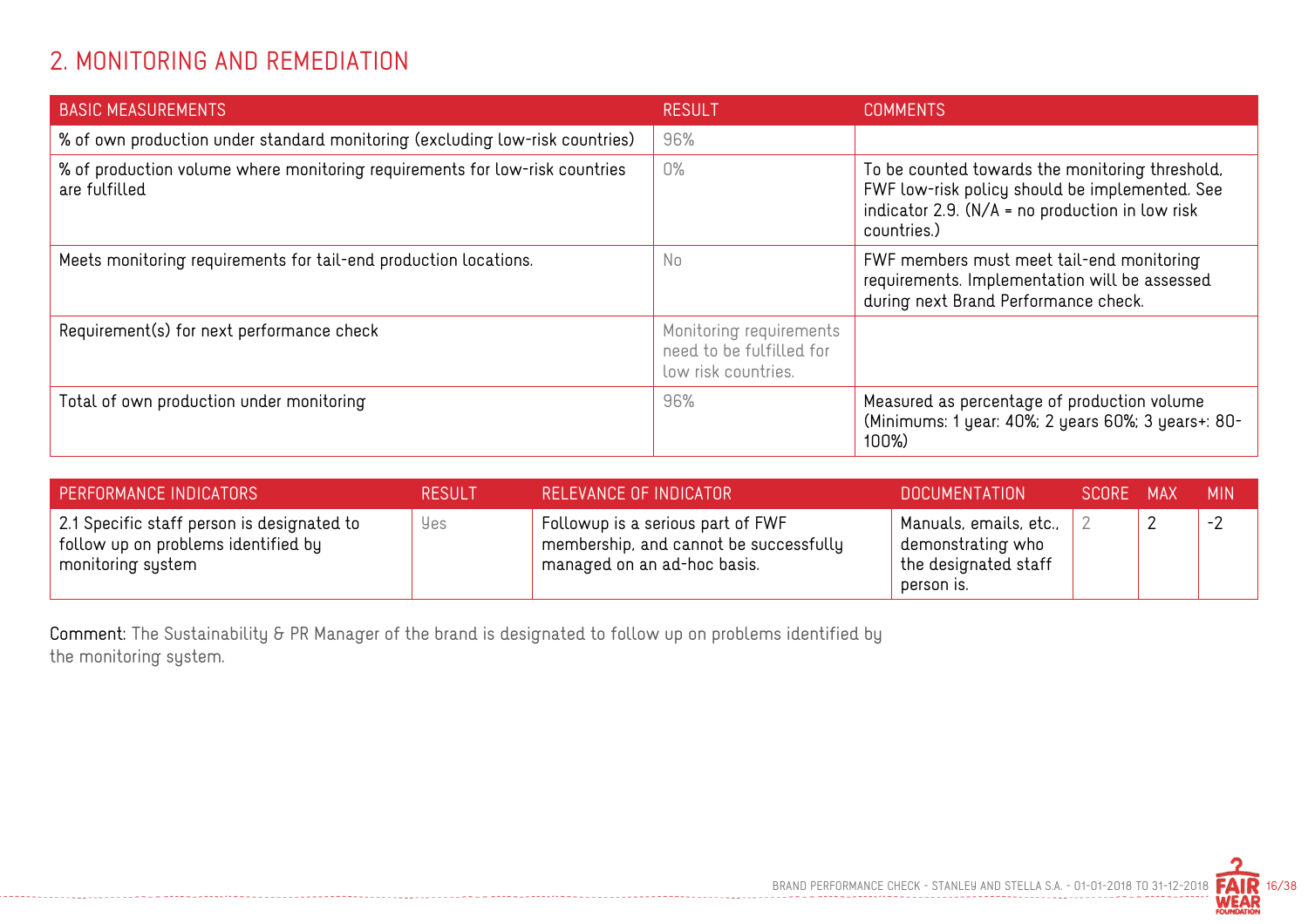| PERFORMANCE INDICATORS                                     | <b>RESULT</b>                                                             | RELEVANCE OF INDICATOR                                                                                                                                               | DOCUMENTATION                        | SCORE | MAX | <b>MIN</b> |
|------------------------------------------------------------|---------------------------------------------------------------------------|----------------------------------------------------------------------------------------------------------------------------------------------------------------------|--------------------------------------|-------|-----|------------|
| 2.2 Quality of own auditing system meets<br>FWF standards. | Member<br>makes use of<br>FWF audits<br>and/or<br>external<br>audits only | In case FWF teams cannot be used, the<br>member companies' own auditing system<br>must ensure sufficient quality in order for<br>FWF to approve the auditing system. | Information on audit<br>methodology. | N/A   | 0   | $-1$       |

| PERFORMANCE INDICATORS                                                                                                                                                                               | <b>RESULT</b> | RELEVANCE OF INDICATOR                                                                                                                                                                        | DOCUMENTATION                                                                                                                                | SCORE | MAX | <b>MIN</b> |
|------------------------------------------------------------------------------------------------------------------------------------------------------------------------------------------------------|---------------|-----------------------------------------------------------------------------------------------------------------------------------------------------------------------------------------------|----------------------------------------------------------------------------------------------------------------------------------------------|-------|-----|------------|
| 2.3 Audit Report and Corrective Action Plan<br>(CAP) findings are shared with factory and<br>worker representation where applicable.<br>Improvement timelines are established in a<br>timely manner. | Yes           | 2 part indicator: FWF audit reports were<br>shared and discussed with suppliers within<br>two months of audit receipt AND a reasonable<br>time frame was specified for resolving<br>findings. | Corrective Action<br>Plans, emails;<br>findings of followup<br>audits; brand<br>representative present<br>during audit exit<br>meeting, etc. |       |     | $-1$       |

Comment: The audit report and corrective action plan are shared in a timely manner with the factory. The sustainability officer (in Bangladesh) follows up on the status and keeps the country manager and sustainability manager (in Brussels) informed of the progress.

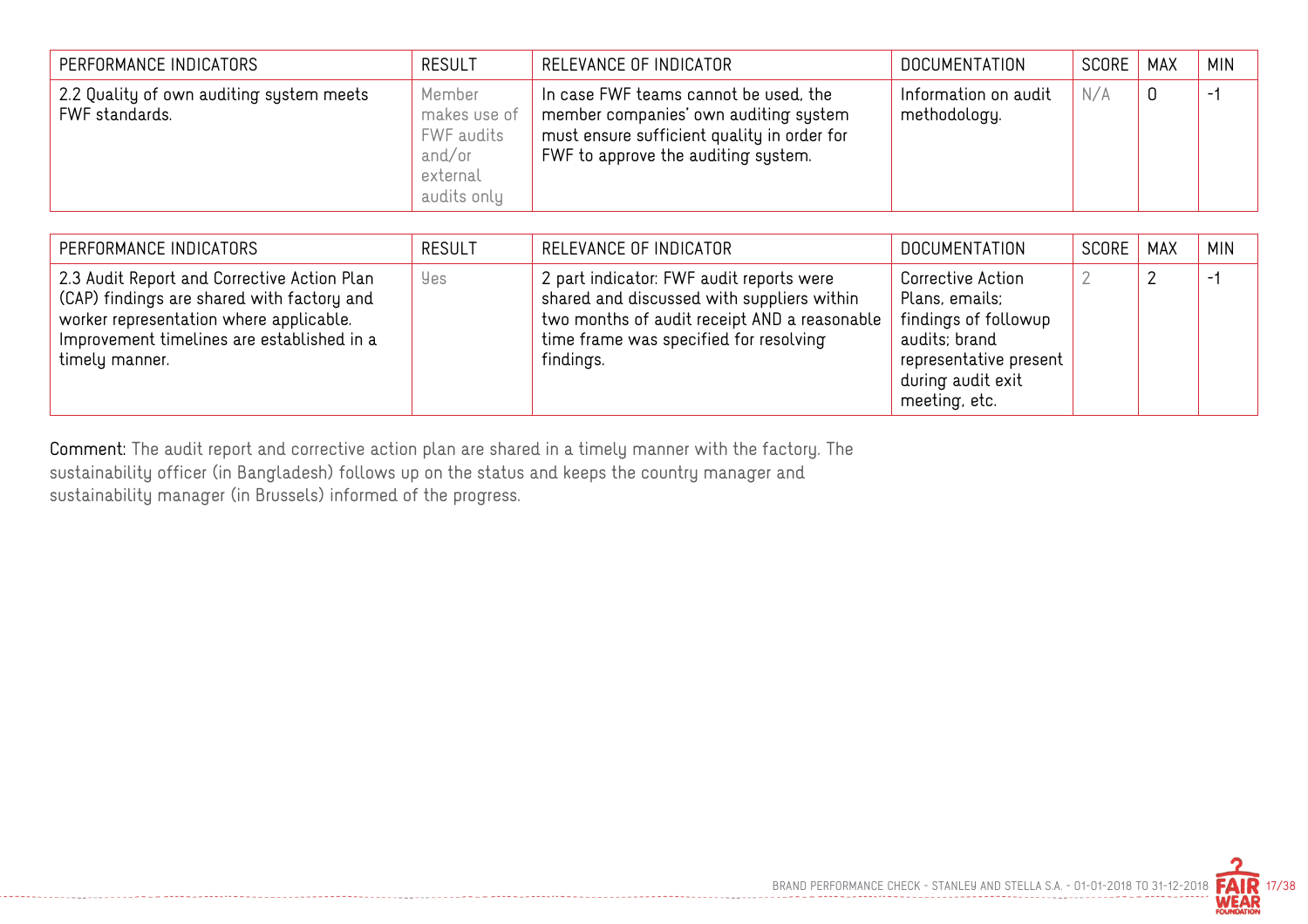| PERFORMANCE INDICATORS                                                                                                      | <b>RESULT</b> | RELEVANCE OF INDICATOR                                                                                                                                   | <b>DOCUMENTATION</b>                                                                                                                                                                                                                       | <b>SCORE</b> | <b>MAX</b> | <b>MIN</b> |
|-----------------------------------------------------------------------------------------------------------------------------|---------------|----------------------------------------------------------------------------------------------------------------------------------------------------------|--------------------------------------------------------------------------------------------------------------------------------------------------------------------------------------------------------------------------------------------|--------------|------------|------------|
| 2.4 Degree of progress towards resolution of<br>existing Corrective Action Plans and<br>remediation of identified problems. | Intermediate  | FWF considers efforts to resolve CAPs to be<br>one of the most important things that<br>member companies can do towards<br>improving working conditions. | CAP-related<br>documentation<br>including status of<br>findings,<br>documentation of<br>remediation and<br>follow up actions<br>taken by member.<br>Reports of quality<br>assessments.<br>Evidence of<br>understanding<br>relevant issues. | 6            | 8          | $-2$       |

Comment: FWF audited six Bangladesh suppliers of the brand in the period starting January 2017 to December 2018. Key issues found in the audits relate to discrimination, overtime, working conditions, and payment of living wage. The brand actively follows up on CAPs and has made an effort to remediate most CAPs and verify results by collecting evidence and/or checking during supplier visits.

The brand is yet to define a strategy to engage their suppliers on addressing living wage, hence the findings pertaining to living wage still remain open.

Recommendation: FWF recommends that the brand involve worker representatives where applicable and further document efforts in a manner to track good practices to facilitate resolving similar problems in the rest of the supply chain.

| PERFORMANCE INDICATORS                                                                                                                              | <b>RESULT</b> | RELEVANCE OF INDICATOR                                                                                                                                                                                                                                | DOCUMENTATION                                                                                                                  | SCORE | MAX | <b>MIN</b> |
|-----------------------------------------------------------------------------------------------------------------------------------------------------|---------------|-------------------------------------------------------------------------------------------------------------------------------------------------------------------------------------------------------------------------------------------------------|--------------------------------------------------------------------------------------------------------------------------------|-------|-----|------------|
| 2.5 Percentage of production volume from<br>production locations that have been visited by<br>the member company in the previous financial<br>year. | 97.6%         | Formal audits should be augmented by<br>annual visits by member company staff or<br>local representatives. They reinforce to<br>production location managers that member<br>companies are serious about implementing<br>the Code of Labour Practices. | Member companies<br>should document all<br>production location<br>visits with at least<br>the date and name of<br>the visitor. |       |     |            |

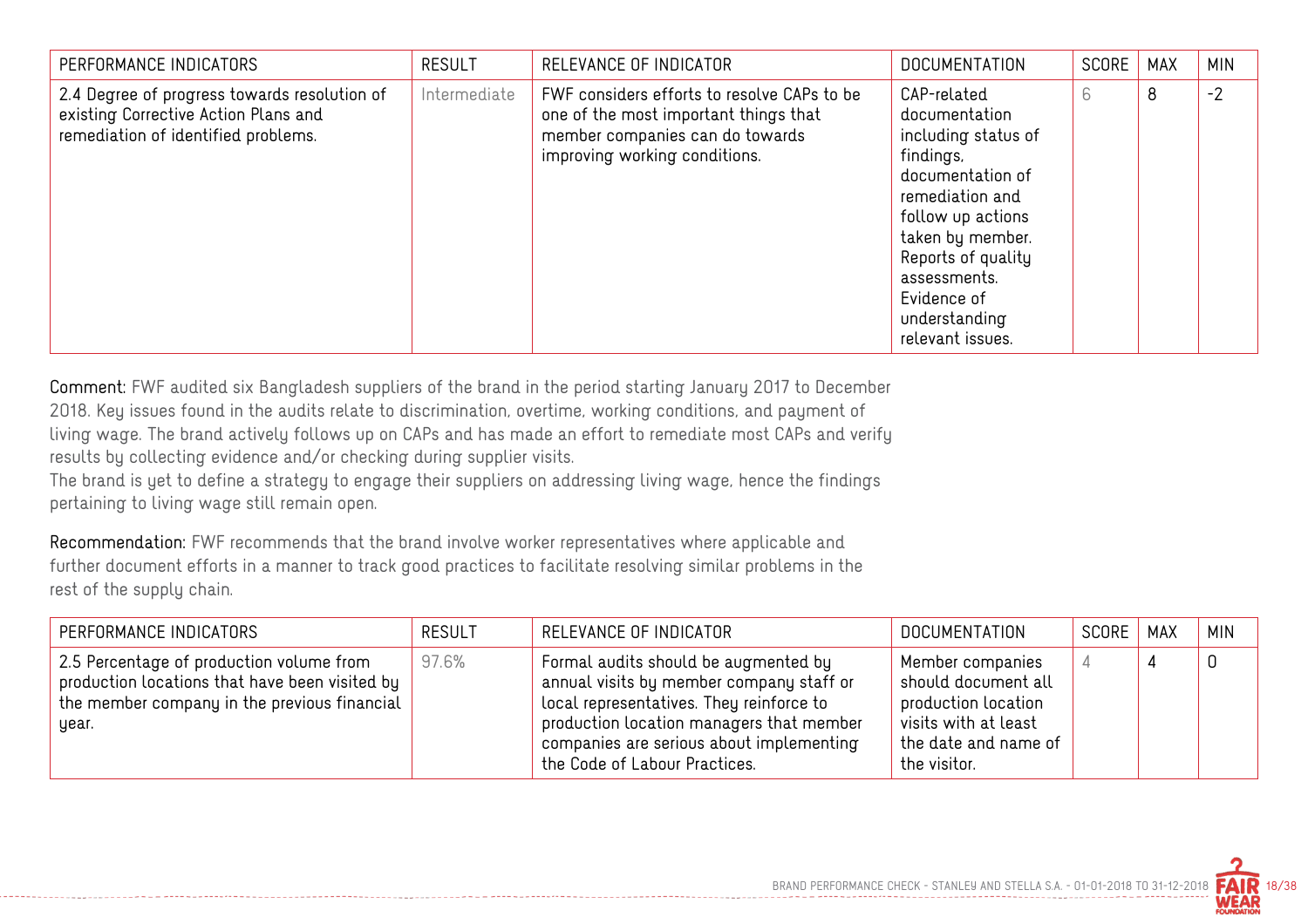Comment: The brand has visited all production locations in Bangladesh.

For China, the brand has a sourcing officer working part-time who visits the supplier.

| PERFORMANCE INDICATORS                                          | <b>RESULT</b>                                                              | RELEVANCE OF INDICATOR                                                                                                      | DOCUMENTATION                                                                                              | SCORE | MAX     | <b>MIN</b> |
|-----------------------------------------------------------------|----------------------------------------------------------------------------|-----------------------------------------------------------------------------------------------------------------------------|------------------------------------------------------------------------------------------------------------|-------|---------|------------|
| 2.6 Existing audit reports from other sources<br>are collected. | No existing<br>reports/all<br>audits by<br>FWF or FWF<br>member<br>company | Existing reports form a basis for<br>understanding the issues and strengths of a<br>supplier, and reduces duplicative work. | Audit reports are on<br>file; evidence of<br>followup on prior<br>CAPs. Reports of<br>quality assessments. | N/A   | ્ર<br>◡ | 0          |

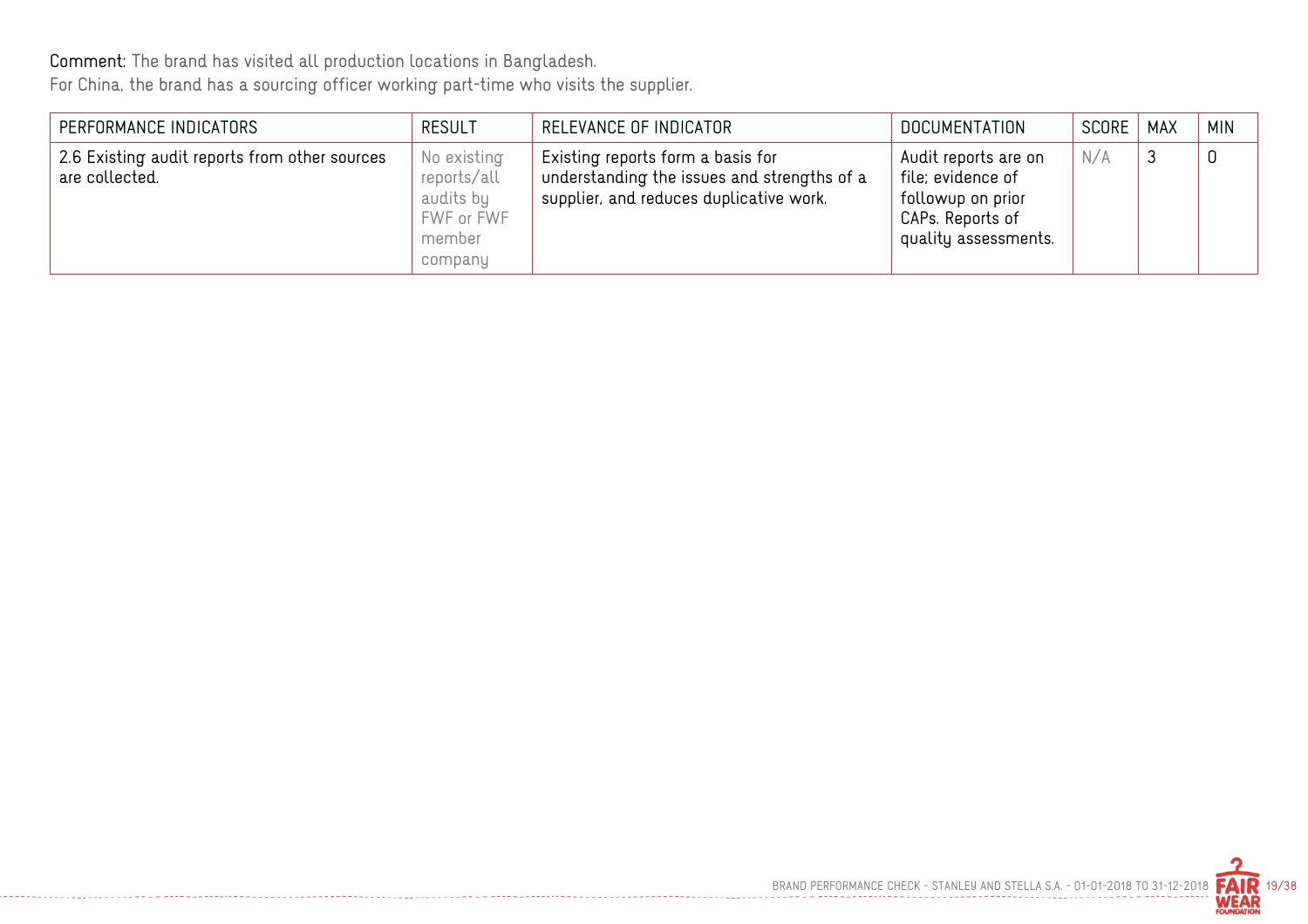| PERFORMANCE INDICATORS                                                                                     | <b>RESULT</b>                                                                           | RELEVANCE OF INDICATOR                                                                                                                                                                                                                                                                                                                                                                      | <b>DOCUMENTATION</b>                                                                                                                                                                                                                                                                  | <b>SCORE</b> | <b>MAX</b> | <b>MIN</b> |
|------------------------------------------------------------------------------------------------------------|-----------------------------------------------------------------------------------------|---------------------------------------------------------------------------------------------------------------------------------------------------------------------------------------------------------------------------------------------------------------------------------------------------------------------------------------------------------------------------------------------|---------------------------------------------------------------------------------------------------------------------------------------------------------------------------------------------------------------------------------------------------------------------------------------|--------------|------------|------------|
| 2.7 Compliance with FWF risk policies.                                                                     | Average score<br>depending on<br>the number<br>of applicable<br>policies and<br>results | Aside from regular monitoring and<br>remediation requirements under FWF<br>membership, countries, specific areas within<br>countries or specific product groups may pose<br>specific risks that require additional steps to<br>address and remediate those risks. FWF<br>requires member companies to be aware of<br>those risks and implement policy<br>requirements as prescribed by FWF. | Policy documents,<br>inspection reports,<br>evidence of<br>cooperation with<br>other customers<br>sourcing at the same<br>factories, reports of<br>meetings with<br>suppliers, reports of<br>additional activities<br>and/or attendance<br>lists as mentioned in<br>policy documents. | 3            | 6          | $-2$       |
| Compliance with FWF enhanced monitoring<br>programme Bangladesh                                            | Intermediate                                                                            |                                                                                                                                                                                                                                                                                                                                                                                             |                                                                                                                                                                                                                                                                                       | 3            | 6          | $-2$       |
| Compliance with FWF Myanmar policy                                                                         |                                                                                         |                                                                                                                                                                                                                                                                                                                                                                                             |                                                                                                                                                                                                                                                                                       |              | 6          | $-2$       |
| Compliance with FWF guidance on abrasive<br>blasting                                                       |                                                                                         |                                                                                                                                                                                                                                                                                                                                                                                             |                                                                                                                                                                                                                                                                                       |              | 6          | $-2$       |
| Compliance with FWF guidance on risks<br>related to Turkish garment factories<br>employing Syrian refugees |                                                                                         |                                                                                                                                                                                                                                                                                                                                                                                             |                                                                                                                                                                                                                                                                                       |              | 6          | $-2$       |
| Other risks specific to the member's supply<br>chain are addressed by its monitoring system                | Intermediate                                                                            |                                                                                                                                                                                                                                                                                                                                                                                             |                                                                                                                                                                                                                                                                                       | 3            | 6          | $-2$       |

Comment: Bangladesh: The brand is not a signatory of the Bangladesh Accord on Fire and Building Safety, but in principle only works with factories who are covered by the Accord. Despite this, two suppliers of the brand, with around 1% FOB, are not covered under the Accord programme. While the monthly assessment of the brand includes visual inspection of the building and availability of fire extinguishers this is not sufficient to replace the monitoring of the Accord.

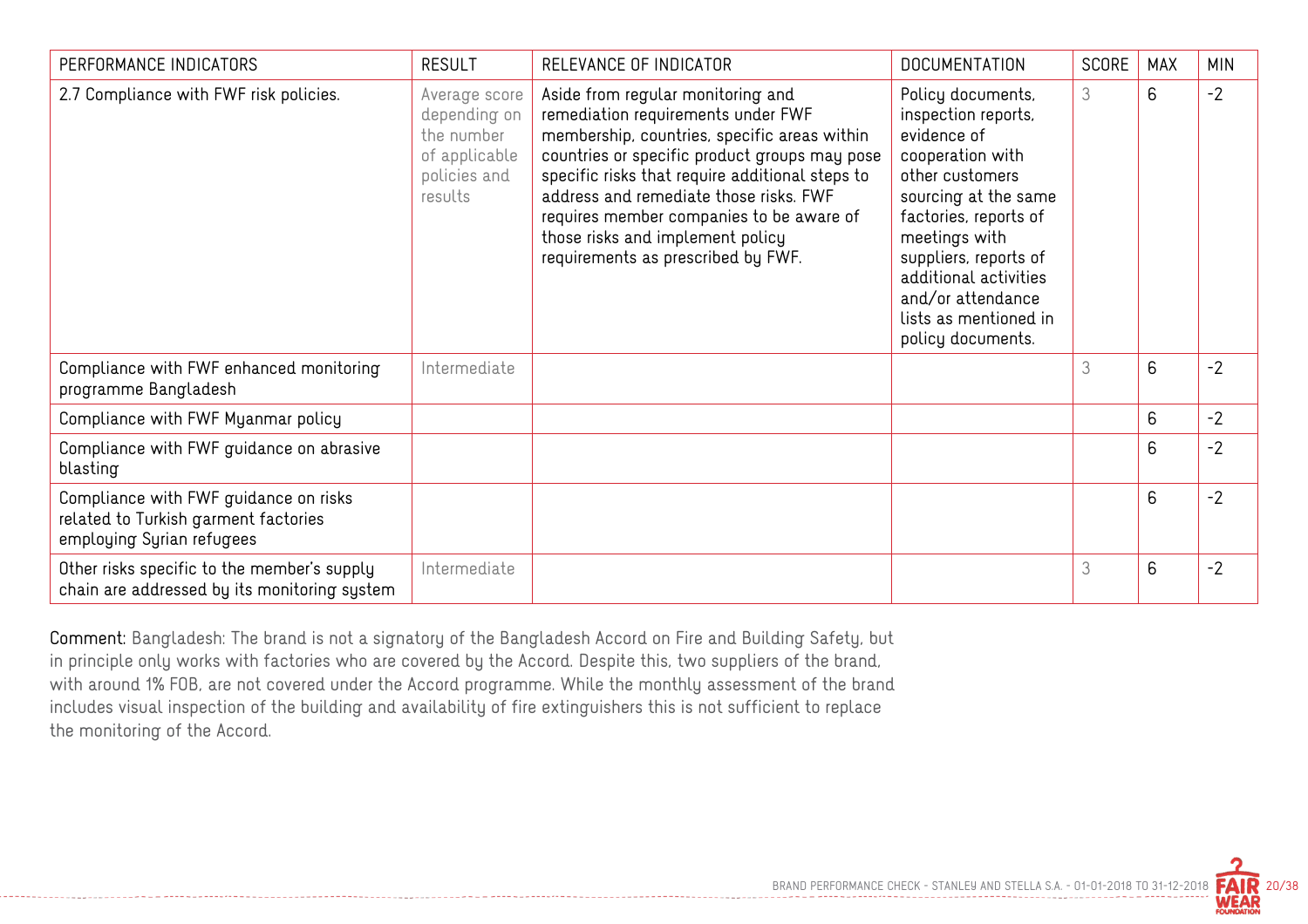China: The supplier in China is a tail-end supplier for the brand making one type of product. The brand's parttime Sourcing Manager oversees this supplier's compliance with the brand's quality and sustainability policies. That apart, the supplier has been visited by the brand multiple times over the last three years.

Requirement: FWF requires that members sourcing in Bangladesh ensure credible fire and building safety inspections at all of their suppliers. These inspections must be based on the standards agreed on by Bangladesh's National Tripartite Committee on Fire and Building Safety in the garment industry.

Recommendation: For China, FWF recommends that the brand be aware of country-specific risks pertaining to excessive overtime and Freedom of Association and could plan audits or collect external audit reports to ascertain the level of these risks at the supplier location and plan necessary steps accordingly.

| PERFORMANCE INDICATORS                                                                                                   | <b>RESULT</b>                                                                                                   | RELEVANCE OF INDICATOR                                                                                                                                                                                                                                 | <b>DOCUMENTATION</b>                                                | SCORE | <b>MAX</b> | <b>MIN</b> |
|--------------------------------------------------------------------------------------------------------------------------|-----------------------------------------------------------------------------------------------------------------|--------------------------------------------------------------------------------------------------------------------------------------------------------------------------------------------------------------------------------------------------------|---------------------------------------------------------------------|-------|------------|------------|
| 2.8 Member company cooperates with other<br>FWF member companies in resolving<br>corrective actions at shared suppliers. | No CAPs<br>active, no<br>shared<br>production<br>locations or<br>refusal of<br>other<br>company to<br>cooperate | Cooperation between customers increases<br>leverage and chances of successful<br>outcomes. Cooperation also reduces the<br>chances of a factory having to conduct<br>multiple Corrective Action Plans about the<br>same issue with multiple customers. | Shared CAPs,<br>evidence of<br>cooperation with<br>other customers. | N/A   | 2          | -1         |

| PERFORMANCE INDICATORS                                                                                        | <b>RESULT</b> | RELEVANCE OF INDICATOR                                                                                                                                                                                                                                                                         | DOCUMENTATION                                                                                                                                           | SCORE   MAX | <b>MIN</b> |
|---------------------------------------------------------------------------------------------------------------|---------------|------------------------------------------------------------------------------------------------------------------------------------------------------------------------------------------------------------------------------------------------------------------------------------------------|---------------------------------------------------------------------------------------------------------------------------------------------------------|-------------|------------|
| 2.9 Percentage of production volume where<br>monitoring requirements for low-risk countries<br>are fulfilled. | 0-49%         | Low-risk countries are determined by the<br>presence and proper functioning of<br>institutions which can guarantee compliance<br>with national and international standards and<br>laws. FWF has defined minimum monitoring<br>requirements for production locations in low-<br>risk countries. | Documentation of<br>visits, notification of<br>suppliers of FWF<br>membership; posting<br>of worker information<br>sheets, completed<br>questionnaires. |             | 0          |

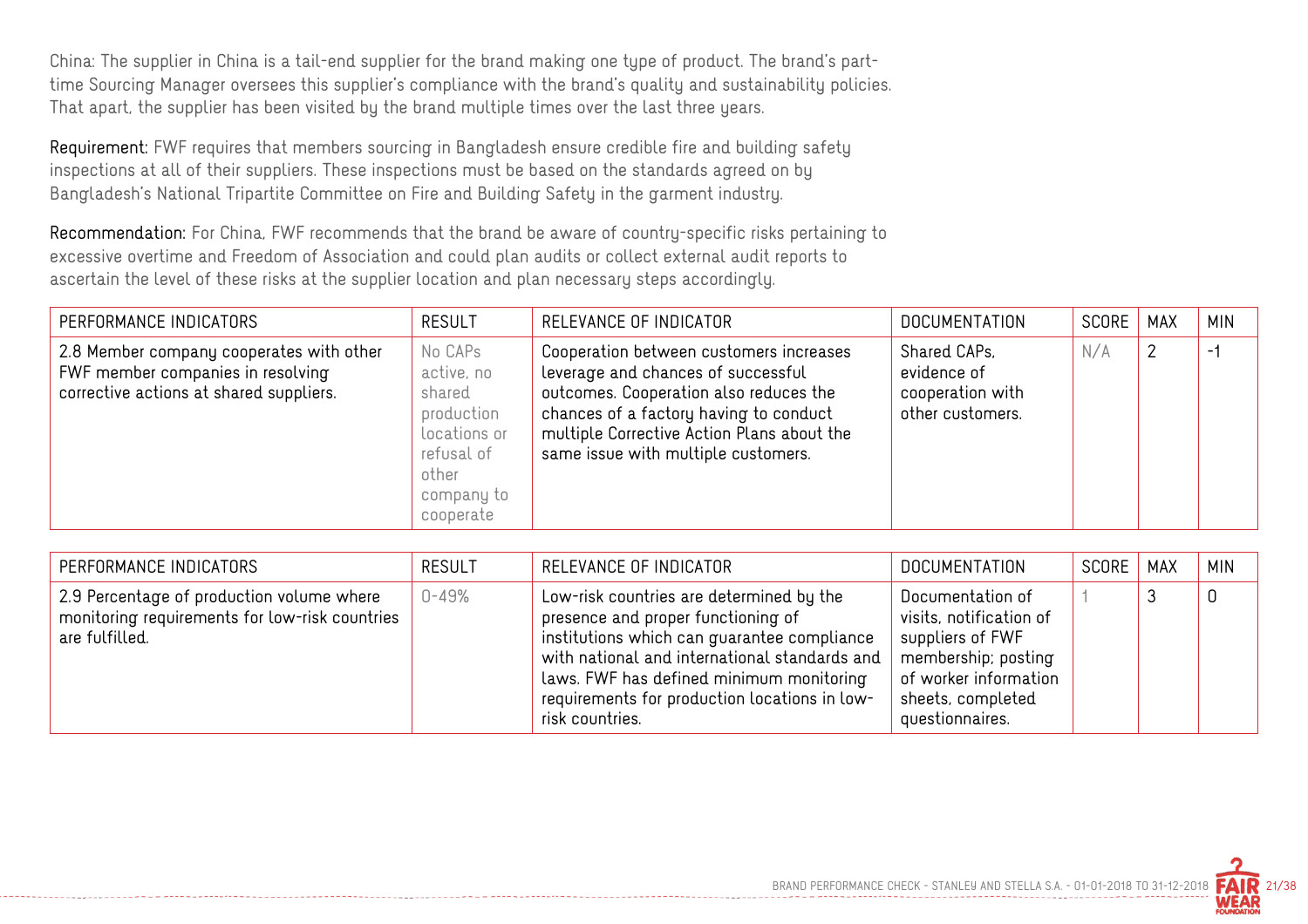Comment: The brand sources from one production location in Portugal, but has not visited the supplier recently.

Requirement: In order for low-risk countries to be counted towards the monitoring threshold, all production sites in these countries must do the following:

-Ensure that information on labour conditions is up to date either by a regular visit and/or a report by a third party;

-Demonstrate that the production site is informed of FWF membership and has returned the completed CoLP questionnaire before production orders are placed;

-Become aware of specific risks identified by FWF. Please see the risk assessment documents on Portugal for reference;

-Demonstrate that the FWF Worker Information Sheet is posted in local languages and languages of migrants where applicable.

| PERFORMANCE INDICATORS                                                                                                                                                          | <b>RESULT</b> | RELEVANCE OF INDICATOR                                                                                                                                                                | DOCUMENTATION                                                                         | SCORE | MAX | <b>MIN</b> |
|---------------------------------------------------------------------------------------------------------------------------------------------------------------------------------|---------------|---------------------------------------------------------------------------------------------------------------------------------------------------------------------------------------|---------------------------------------------------------------------------------------|-------|-----|------------|
| 2.10 Extra bonus indicator: in case FWF<br>member company conducts full audits at tail-<br>end production locations (when the minimum<br>required monitoring threshold is met). | No            | FWF encourages its members to monitor<br>100% of its production locations and rewards<br>those members who conduct full audits<br>above the minimum required monitoring<br>threshold. | Production location<br>information as<br>provided to FWF and<br>recent Audit Reports. | N/A   |     | 0          |

| PERFORMANCE INDICATORS                                                                                           | <b>RESULT</b>                | RELEVANCE OF INDICATOR                                                                                                                                                                                                                                             | DOCUMENTATION                  | SCORE | MAX | <b>MIN</b> |
|------------------------------------------------------------------------------------------------------------------|------------------------------|--------------------------------------------------------------------------------------------------------------------------------------------------------------------------------------------------------------------------------------------------------------------|--------------------------------|-------|-----|------------|
| 2.11 Questionnaire is sent and information is<br>collected from external brands resold by the<br>member company. | No external<br>brands resold | FWF believes it is important for affiliates that<br>$\,$ have a retail/wholesale arm to at least know<br>if the brands they resell are members of FWF<br>or a similar organisation, and in which $\overline{\phantom{a}}$<br>countries those brands produce goods. | Questionnaires are on<br>file. | N/A   |     |            |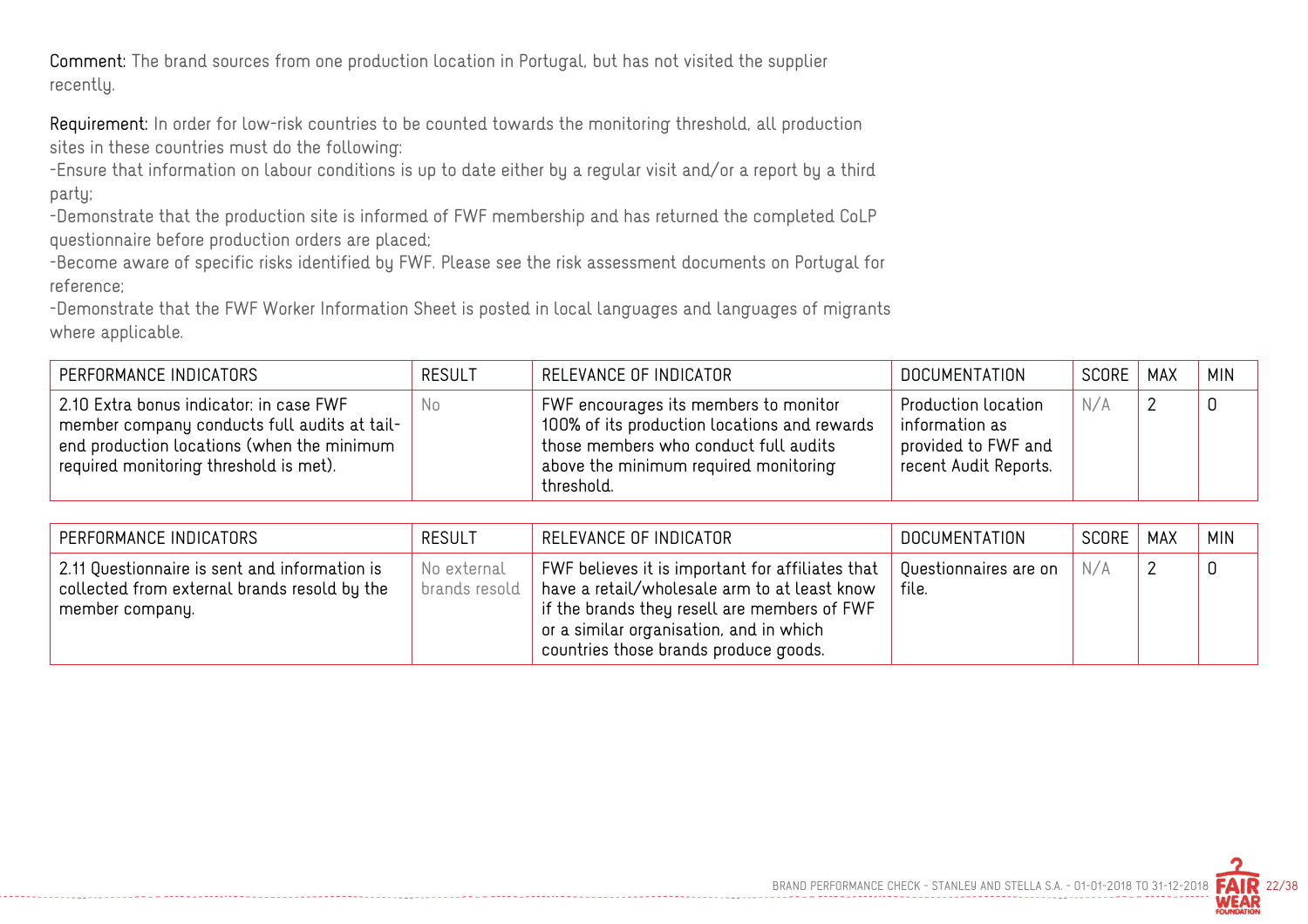| PERFORMANCE INDICATORS                                                                                                                 | <b>RESULT</b>                | RELEVANCE OF INDICATOR                                                                                                                                                                                                             | <b>DOCUMENTATION</b>                                                                                                                                         | SCORE | <b>MAX</b> | <b>MIN</b> |
|----------------------------------------------------------------------------------------------------------------------------------------|------------------------------|------------------------------------------------------------------------------------------------------------------------------------------------------------------------------------------------------------------------------------|--------------------------------------------------------------------------------------------------------------------------------------------------------------|-------|------------|------------|
| 2.12 External brands resold by member<br>companies that are members of another<br>credible initiative (% of external sales<br>volume). | No external<br>brands resold | FWF believes members who resell products<br>should be rewarded for choosing to sell<br>external brands who also take their supply<br>chain responsibilities seriously and are open<br>about in which countries they produce goods. | External production<br>data in FWF's<br>information<br>management system.<br>Documentation of<br>sales volumes of<br>products made by<br>FWF or FLA members. | N/A   |            |            |

| PERFORMANCE INDICATORS                                                     | RESULT       | RELEVANCE OF INDICATOR                                                                                                                                                                      | DOCUMENTATION                                               | SCORE | MAX | <b>MIN</b> |
|----------------------------------------------------------------------------|--------------|---------------------------------------------------------------------------------------------------------------------------------------------------------------------------------------------|-------------------------------------------------------------|-------|-----|------------|
| 2.13 Questionnaire is sent and information is<br>collected from licensees. | No licensees | FWF believes it is important for member<br>companies to know if the licensee is<br>committed to the implementation of the<br>same labour standards and has a monitoring<br>system in place. | Questionnaires are on<br>file. Contracts with<br>licensees. | N/A   |     |            |

#### MONITORING AND REMEDIATION

--------------------------------

Possible Points: 25

Earned Points: 18

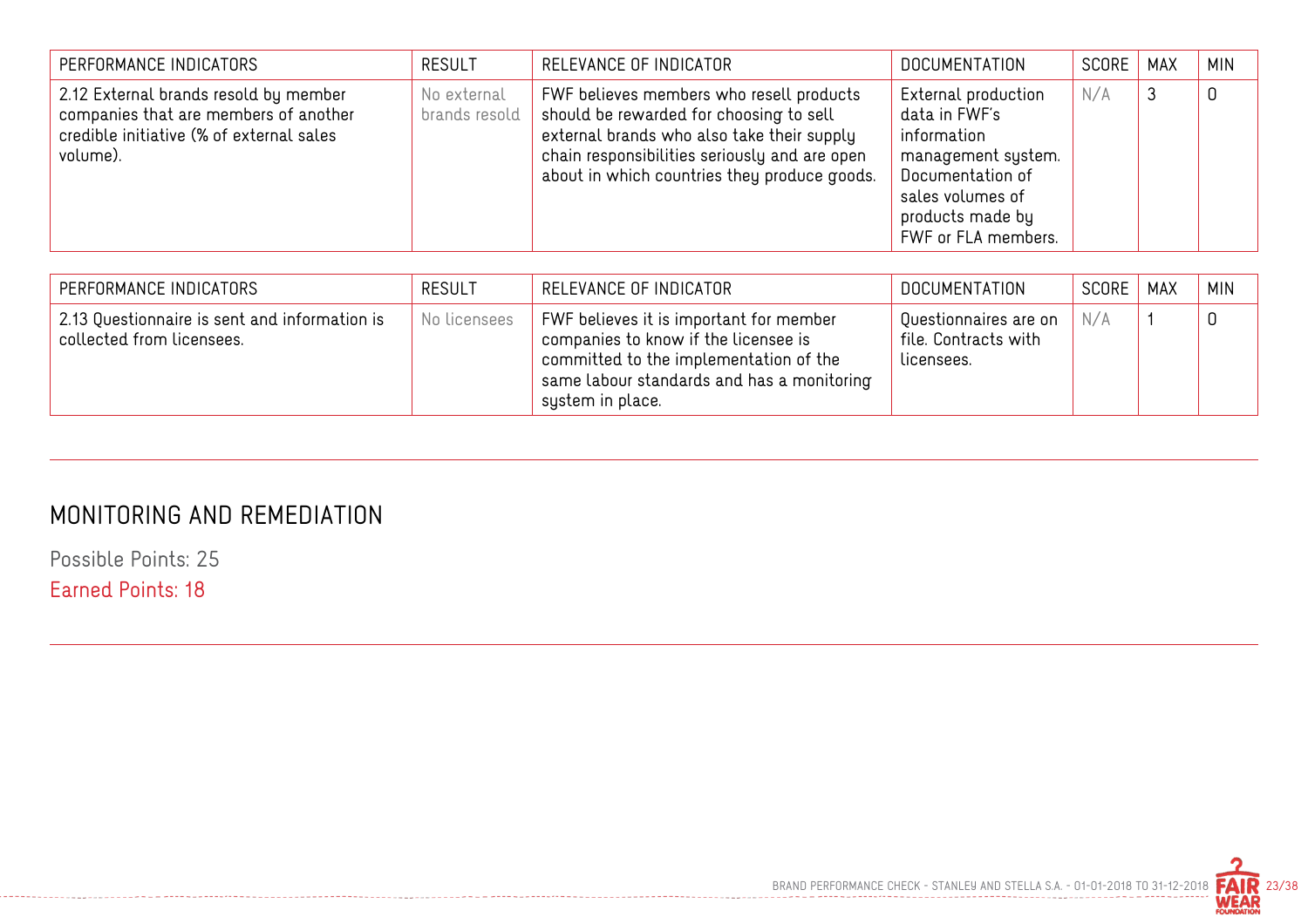#### 3. COMPLAINTS HANDLING

| <b>BASIC MEASUREMENTS</b>                                | RESULT | <b>COMMENTS</b>                                                                                                                                                                          |
|----------------------------------------------------------|--------|------------------------------------------------------------------------------------------------------------------------------------------------------------------------------------------|
| Number of worker complaints received since last check    |        | At this point, FWF considers a high number of<br>$\overline{a}$ complaints as a positive indicator, as it shows that<br>workers are aware of and making use of the<br>complaints system. |
| Number of worker complaints in process of being resolved |        |                                                                                                                                                                                          |
| Number of worker complaints resolved since last check    |        |                                                                                                                                                                                          |

| PERFORMANCE INDICATORS                                                      | <b>RESULT</b> | RELEVANCE OF INDICATOR                                                                                     | DOCUMENTATION                                                                     | SCORE MAX | <b>MIN</b> |
|-----------------------------------------------------------------------------|---------------|------------------------------------------------------------------------------------------------------------|-----------------------------------------------------------------------------------|-----------|------------|
| 3.1 A specific employee has been designated<br>to address worker complaints | Yes           | Followup is a serious part of FWF<br>membership, and cannot be successfully<br>managed on an ad-hoc basis. | Manuals, emails, etc.,<br>demonstrating who<br>the designated staff<br>person is. |           | $-$        |

Comment: The sustainability manager of the brand is designated to follow up on worker complaints.

| PERFORMANCE INDICATORS                                                                                          | <b>RESULT</b> | RELEVANCE OF INDICATOR                                                                                                                                                                                                                                                                 | <b>DOCUMENTATION</b>                                                                                 | SCORE | MAX | <b>MIN</b> |
|-----------------------------------------------------------------------------------------------------------------|---------------|----------------------------------------------------------------------------------------------------------------------------------------------------------------------------------------------------------------------------------------------------------------------------------------|------------------------------------------------------------------------------------------------------|-------|-----|------------|
| 3.2 Member company has informed factory<br>management and workers about the FWF<br>CoLP and complaints hotline. | Yes           | Informing both management and workers<br>about the FWF Code of Labour Practices and<br>complaints hotline is a first step in alerting<br>workers to their rights. The Worker<br>Information Sheet is a tool to do this and<br>should be visibly posted at all production<br>locations. | Photos by company<br>staff, audit reports,<br>checklists from<br>production location<br>visits, etc. |       |     | $-2$       |

Comment: Workers at production locations are informed about the FWF COLP and complaints hotline through the FWF worker information sheets posted in the factories on boards located at the sewing floors.

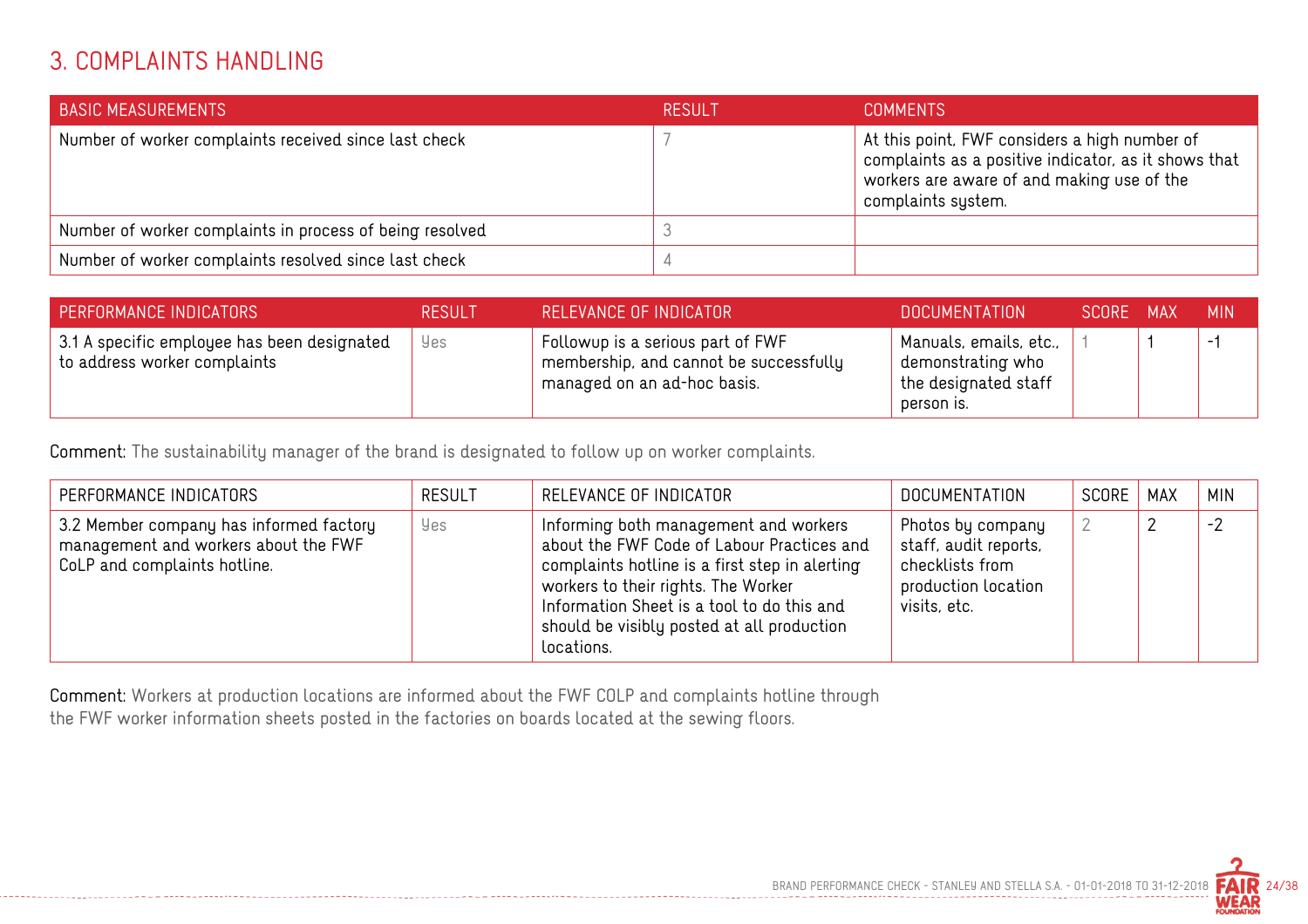| PERFORMANCE INDICATORS                                                                                         | <b>RESULT</b> | RELEVANCE OF INDICATOR                                                                                                                                                                                                           | <b>DOCUMENTATION</b>                                                                                                                                                                                  | SCORE | <b>MAX</b> | <b>MIN</b> |
|----------------------------------------------------------------------------------------------------------------|---------------|----------------------------------------------------------------------------------------------------------------------------------------------------------------------------------------------------------------------------------|-------------------------------------------------------------------------------------------------------------------------------------------------------------------------------------------------------|-------|------------|------------|
| 3.3 Degree to which member company has<br>actively raised awareness of the FWF CoLP<br>and complaints hotline. | 0%            | After informing workers and management of<br>the FWF CoLP and the complaints hotline,<br>additional awareness raising and training is<br>needed to ensure sustainable improvements<br>and structural worker-management dialogue. | Training reports,<br>FWF's data on<br>factories enrolled in<br>the WEP basic<br>module. For<br>alternative training<br>activities: curriculum,<br>training content,<br>participation and<br>outcomes. |       | 6          | 0          |

Comment: The brand has not organised training or 'workplace education programme' in the period 2016 - 18.

Requirement: FWF requires members to actively raise awareness about the FWF Code of Labour Practices and FWF complaint hotline. The member should ensure good quality systematic training of workers and management on these topics. To this end, members can either use FWF's Workplace Education Programme (WEP) basic module or implement training related to the FWF CoLP and complaint hotline through service providers or brand staff. FWF's guidance on training quality standards is available on the Member Hub.

| PERFORMANCE INDICATORS                                                                                                           | <b>RESULT</b> | RELEVANCE OF INDICATOR                                                                                                                                                                 | DOCUMENTATION                                                                                                         | SCORE | MAX | <b>MIN</b> |
|----------------------------------------------------------------------------------------------------------------------------------|---------------|----------------------------------------------------------------------------------------------------------------------------------------------------------------------------------------|-----------------------------------------------------------------------------------------------------------------------|-------|-----|------------|
| 3.4 All complaints received from production<br>location workers are addressed in accordance<br>with the FWF Complaints Procedure | Yes           | Providing access to remedy when problems<br>arise is a key element of responsible supply<br>chain management. Member company<br>involvement is often essential to resolving<br>ISSUES. | Documentation that<br>member company<br>has completed all<br>required steps in the<br>complaints handling<br>process. |       | 6   | $-2$       |

Comment: In total, seven complaints were received from workers in 2018 at two supplier locations on issues pertaining to unauthorized wage deductions and employment termination, physical abuse, sexual harassment. The brand actively followed up with the suppliers and co-operated during the investigation.

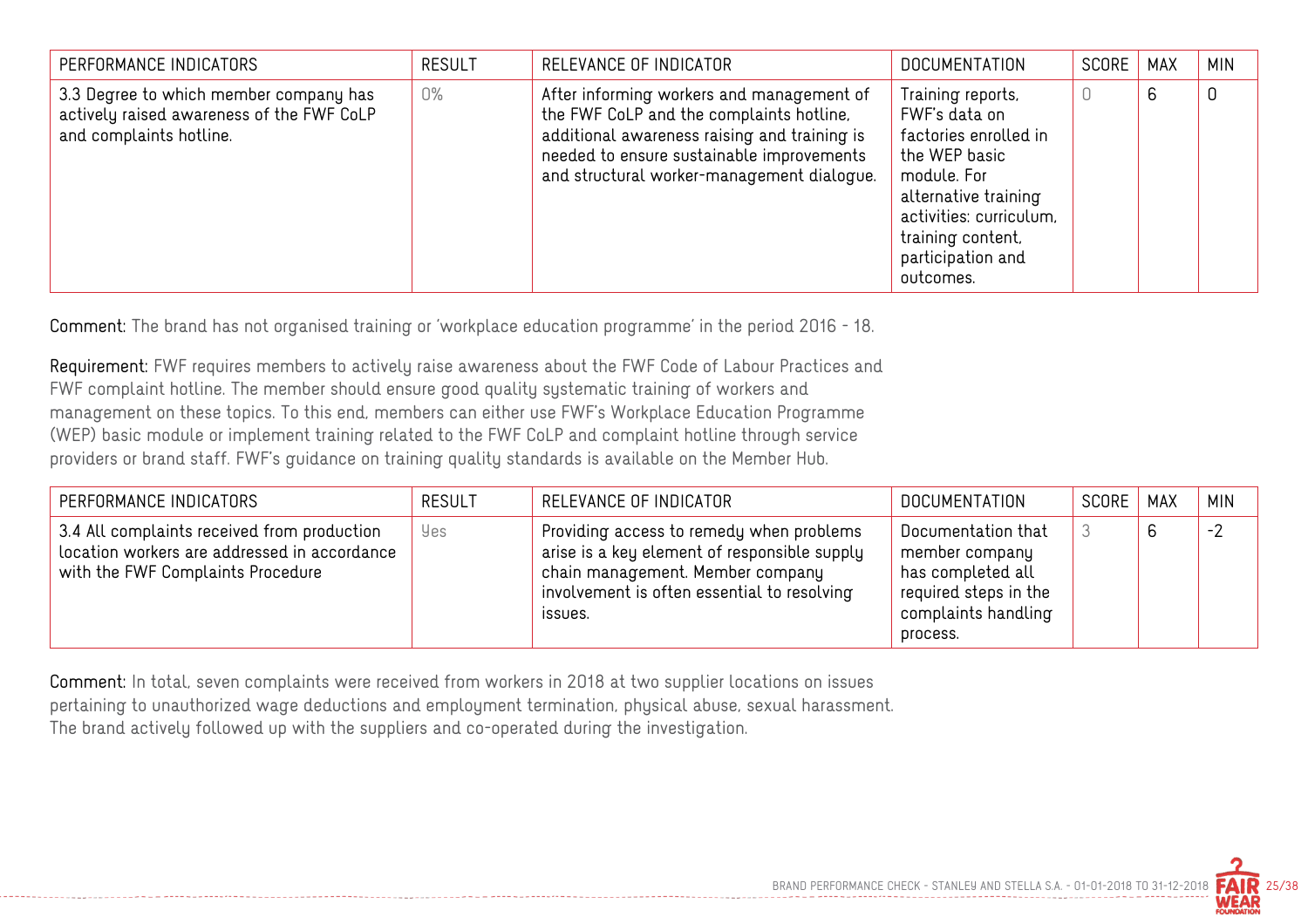| PERFORMANCE INDICATORS                                                                         | <b>RESULT</b>                                                      | RELEVANCE OF INDICATOR                                                                                                                                                                                         | DOCUMENTATION                                                                         | SCORE   MAX | <b>MIN</b>  |
|------------------------------------------------------------------------------------------------|--------------------------------------------------------------------|----------------------------------------------------------------------------------------------------------------------------------------------------------------------------------------------------------------|---------------------------------------------------------------------------------------|-------------|-------------|
| 3.5 Cooperation with other customers in<br>addressing worker complaints at shared<br>suppliers | No.<br>complaints or<br>cooperation<br>not possible /<br>necessary | Because most production locations supply<br>$^\top$ several customers with products, involvement<br>of other customers by the FWF member<br>company can be critical in resolving a<br>complaint at a supplier. | Documentation of<br>joint efforts, e.g.<br>emails, sharing of<br>complaint data, etc. | N/A         | $\mathbf 0$ |

#### COMPLAINTS HANDLING

Possible Points: 15

Earned Points: 6

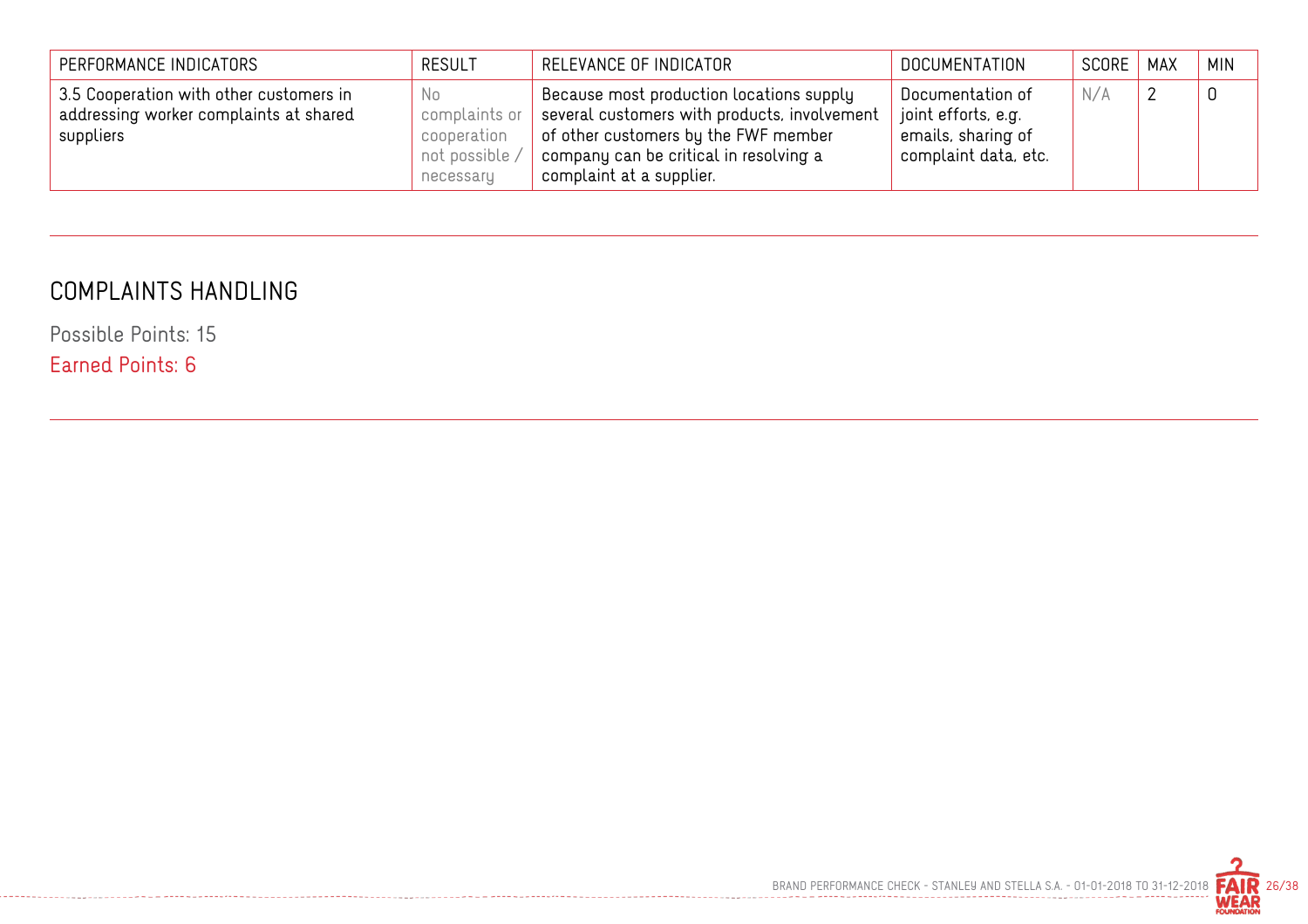#### 4. TRAINING AND CAPACITY BUILDING

| <b>PERFORMANCE INDICATORS</b>                                        | <b>RESULT</b> | RELEVANCE OF INDICATOR                                                                                                                                                                                                                | DOCUMENTATION                                            | SCORE MAX | <b>MIN</b> |
|----------------------------------------------------------------------|---------------|---------------------------------------------------------------------------------------------------------------------------------------------------------------------------------------------------------------------------------------|----------------------------------------------------------|-----------|------------|
| 4.1 All staff at member company are made<br>aware of FWF membership. | Yes           | Preventing and remediating problems often<br>requires the involvement of many different<br>departments; making all staff aware of FWF<br>membership requirements helps to support<br>cross-departmental collaboration when<br>needed. | Emails, trainings,<br>presentation,<br>newsletters, etc. |           | 0          |

Comment: All new staff are invited to attend an 'inspiration day' where the presentation also includes topics and updates pertaining to the brand's approach to CSR and social compliance.

Documentation on FWF membership and other CSR topics is made available to all employees and in case of questions they can reach out to the Sustainability Manager.

| PERFORMANCE INDICATORS                                                              | <b>RESULT</b> | RELEVANCE OF INDICATOR                                                                                                                                                               | DOCUMENTATION                                                                             | SCORE | MAX | <b>MIN</b>    |
|-------------------------------------------------------------------------------------|---------------|--------------------------------------------------------------------------------------------------------------------------------------------------------------------------------------|-------------------------------------------------------------------------------------------|-------|-----|---------------|
| 4.2 All staff in direct contact with suppliers<br>are informed of FWF requirements. | Yes           | Sourcing, purchasing and CSR staff at a<br>minimum should possess the knowledge<br>necessary to implement FWF requirements<br>and advocate for change within their<br>organisations. | FWF Seminars or<br>equivalent trainings<br>provided;<br>presentations,<br>curricula, etc. |       |     | $\mathcal{L}$ |

Comment: Dedicated sourcing and CSR training is offered to staff (regardless of their position in the company) to understand key CSR concepts (which includes the FWF COLP).

When the brand staff visits a factory, they also fill the basic 'Health & Safety' checklist.

CAPs at all supplier locations are actively tracked, updated and a status summary is maintained in an excel spreadsheet which is shared internally between the brand team at headquarters and Bangladesh liaison office.

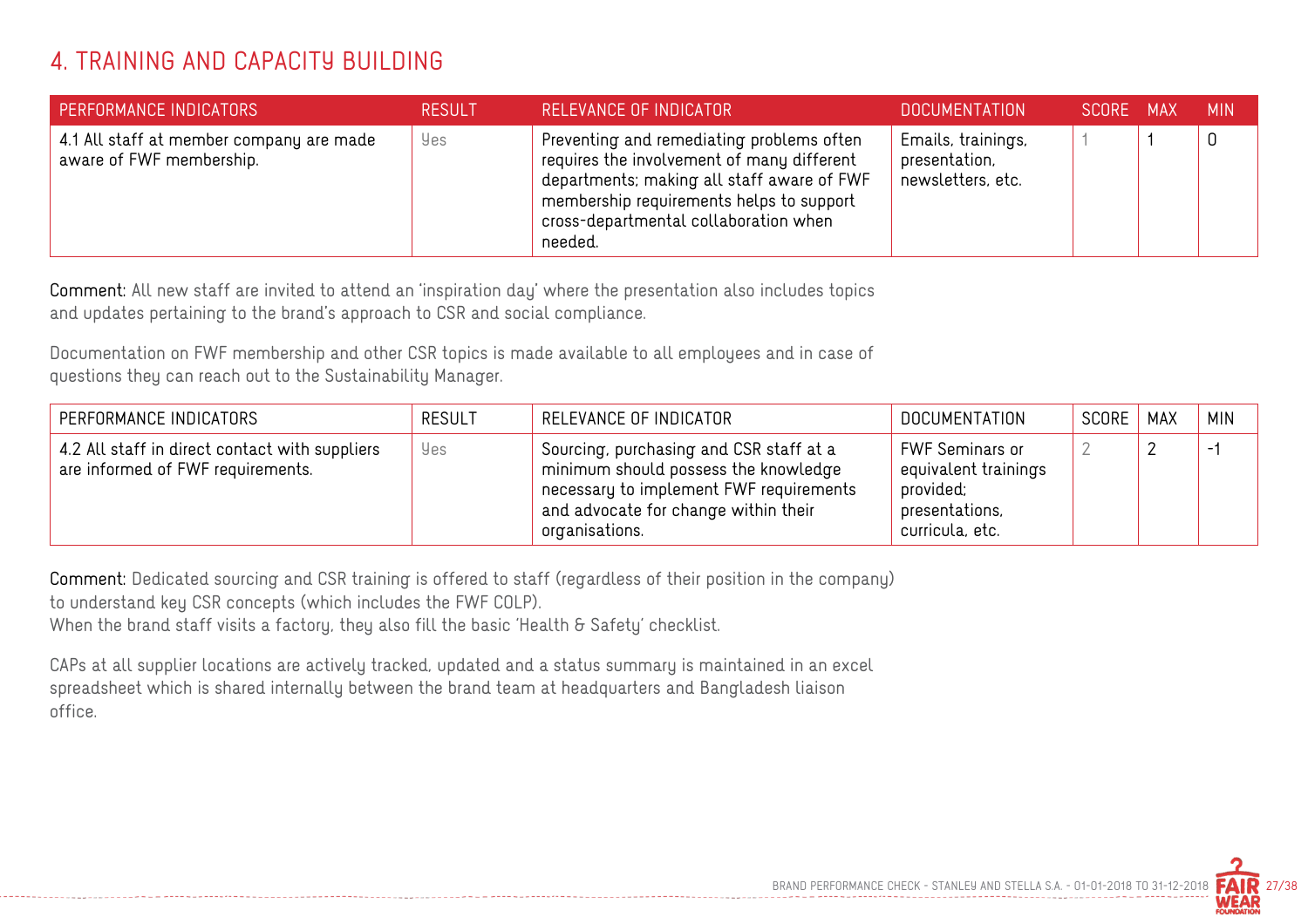| PERFORMANCE INDICATORS                                                                       | <b>RESULT</b>                                       | RELEVANCE OF INDICATOR                                                                                                                                                                                           | <b>DOCUMENTATION</b>                                                           | SCORE | MAX | <b>MIN</b> |
|----------------------------------------------------------------------------------------------|-----------------------------------------------------|------------------------------------------------------------------------------------------------------------------------------------------------------------------------------------------------------------------|--------------------------------------------------------------------------------|-------|-----|------------|
| 4.3 All sourcing contractors/agents are<br>informed about FWF's Code of Labour<br>Practices. | Member does not<br><b>USE</b><br>agents/contractors | Agents have the potential to either<br>support or disrupt CoLP implementation.<br>$\parallel$ It is the responsibility of member<br>company to ensure agents actively<br>support the implementation of the CoLP. | Correspondence with<br>agents, trainings for<br>agents, FWF audit<br>findings. | N/A   |     |            |

Comment: The member does not rely on agents especially when it comes to working with suppliers on the Code of Labour Practices (COLP). For Bangladesh, even though an agent is used to work with smaller supplier locations, the brand's local team directly engages with factories on COLP.

For China, the brand has a part-time sourcing manager, who scopes for potential new suppliers and ensures compliance with the brand's quality and sustainable policies.

| PERFORMANCE INDICATORS                                                                                                | <b>RESULT</b> | RELEVANCE OF INDICATOR                                                                                                                                                                                                                                                               | <b>DOCUMENTATION</b>                                                                                                                                                                              | SCORE | <b>MAX</b> | <b>MIN</b> |
|-----------------------------------------------------------------------------------------------------------------------|---------------|--------------------------------------------------------------------------------------------------------------------------------------------------------------------------------------------------------------------------------------------------------------------------------------|---------------------------------------------------------------------------------------------------------------------------------------------------------------------------------------------------|-------|------------|------------|
| 4.4 Factory participation in training<br>programmes that support transformative<br>processes related to human rights. | 63%           | Complex human rights issues such as<br>freedom of association or gender-based<br>violence require more in-depth trainings that<br>support factory-level transformative<br>processes. FWF has developed several<br>modules, however, other (member-led)<br>programmes may also count. | Training reports,<br>FWF's data on<br>factories enrolled in<br>training programmes.<br>For alternative<br>training activities:<br>curriculum, training<br>content, participation<br>and outcomes. | 6.    |            | 0          |

Comment: Though for the period 2016 -18 no training programmes have been conducted at supplier locations the brand is monitoring the efficiency of the Anti-Harassment Committee (AHC) set-up at three supplier locations in Bangladesh and participates in the follow-up meetings. These efforts of the brand have been considered as an exception for this year and awarded scores accordingly.

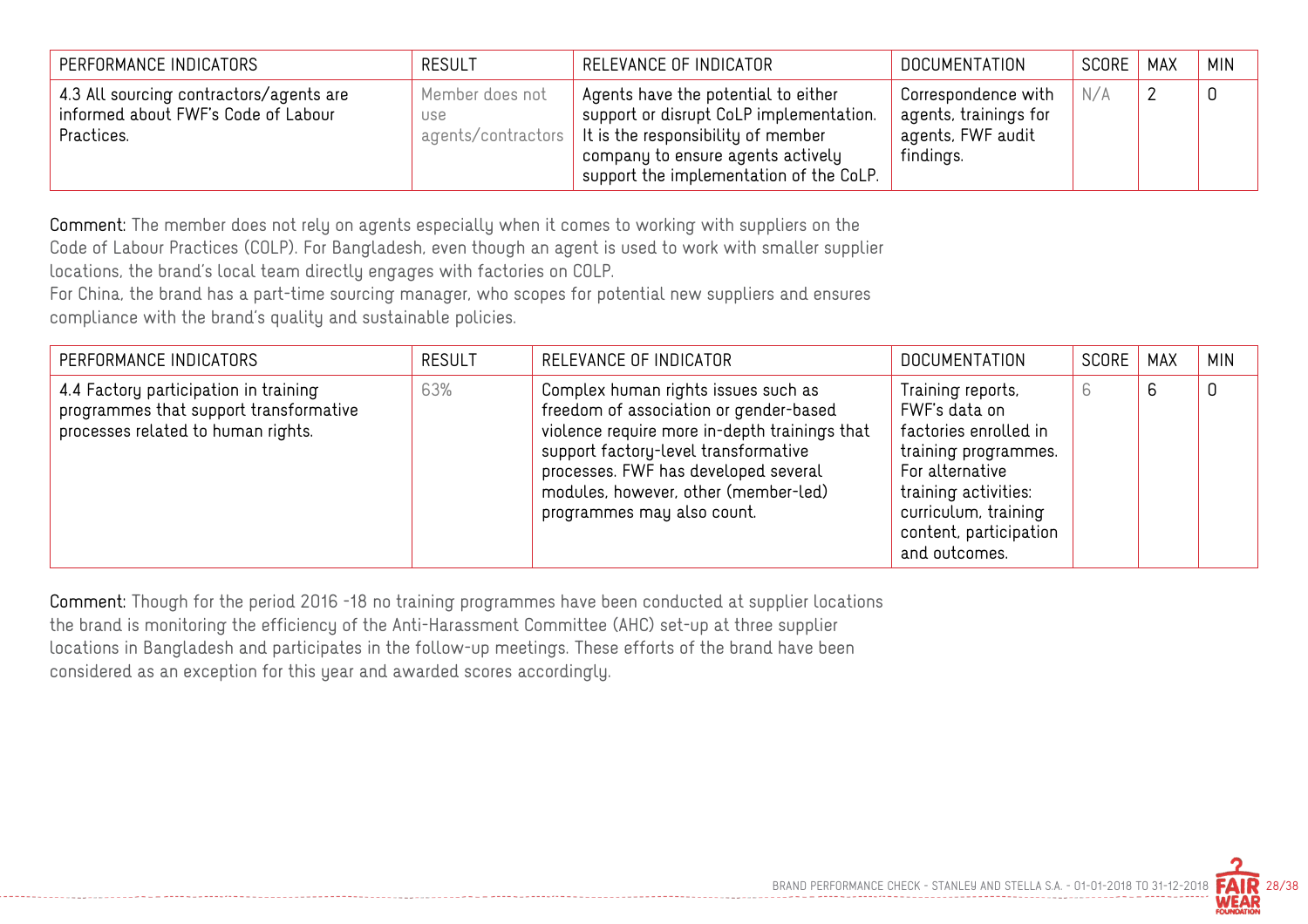Recommendation: FWF recommends members to implement training programmes that support factory-level transformation such as establishing functional internal grievance mechanisms, improving worker management dialogue and communication skills or addressing gender-based violence. Training assessed under this indicator should go beyond raising awareness and focus on behavioural change and long-term structures to improve working conditions. To this end, members can make use of FWF's Workplace Education Programme communication or violence prevention module or implement advanced training through service providers or brand staff. FWF guidance on good quality training is available on the Member Hub.

| PERFORMANCE INDICATORS                                                       | <b>RESULT</b>                                                                                                    | RELEVANCE OF INDICATOR                                                                                                                                   | DOCUMENTATION                                                                                                                                                                                     | SCORE | <b>MAX</b> | <b>MIN</b> |
|------------------------------------------------------------------------------|------------------------------------------------------------------------------------------------------------------|----------------------------------------------------------------------------------------------------------------------------------------------------------|---------------------------------------------------------------------------------------------------------------------------------------------------------------------------------------------------|-------|------------|------------|
| 4.5 Degree to which member company<br>follows up after a training programme. | No training<br>programmes<br>have been<br>conducted or<br>member<br>produces<br>solely in low-<br>risk countries | After factory-level training programmes,<br>complementary activities such as remediation<br>and changes on brand level will achieve a<br>lasting impact. | Documentation of<br>discussions with<br>factory management<br>and worker<br>representatives,<br>minutes of regular<br>worker-management<br>dialogue meetings or<br>anti-harassment<br>committees. | N/A   |            | 0          |

Comment: Though for the period 2016 -18 no training programmes have been conducted at supplier locations the brand continues to monitor the efficiency of the Anti-Harassment Committee (AHC) set-up at three supplier locations in Bangladesh and participates in the follow-up meetings.

#### TRAINING AND CAPACITY BUILDING

Possible Points: 9 Earned Points: 9

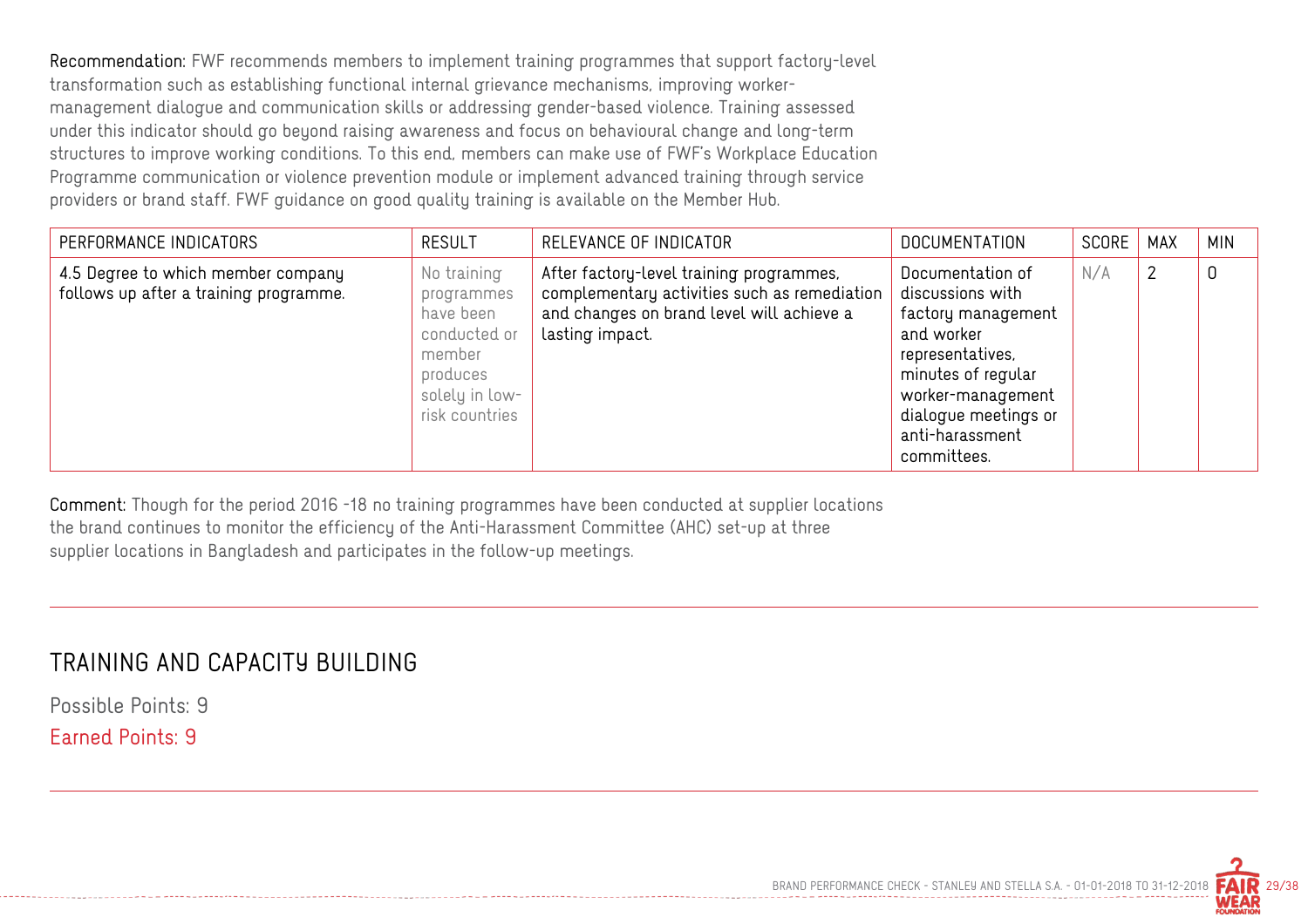#### 5. INFORMATION MANAGEMENT

| PERFORMANCE INDICATORS                                      | <b>RESULT</b> | RELEVANCE OF INDICATOR                                                                                            | DOCUMENTATION ,                                                                                                                                                                                                               | SCORE MAX |   | <b>MIN</b> |
|-------------------------------------------------------------|---------------|-------------------------------------------------------------------------------------------------------------------|-------------------------------------------------------------------------------------------------------------------------------------------------------------------------------------------------------------------------------|-----------|---|------------|
| 5.1 Level of effort to identify all production<br>locations | Advanced      | Any improvements to supply chains require<br>member companies to first know all of their<br>production locations. | Supplier information<br>provided by member<br>company. Financial<br>records of previous<br>financial year.<br>Documented efforts<br>by member company<br>to update supplier<br>information from its<br>monitoring activities. | 6         | 6 | $-2$       |

Comment: The brand's policies do not allow sub-contracting. The brand is aware of all its production locations, has a local team in Bangladesh who visits each supplier location regularly and monitors the production during the production cycle to mitigate any risks of unauthorised sub-contracting. For China, the brand has a part-time sourcing manager, who visits the supplier to ensure compliance with the brand's sustainability policies.

| PERFORMANCE INDICATORS                                                                                                              | <b>RESULT</b> | RELEVANCE OF INDICATOR                                                                                                                                                              | DOCUMENTATION                                                                                                                          | SCORE | MAX | <b>MIN</b>                |
|-------------------------------------------------------------------------------------------------------------------------------------|---------------|-------------------------------------------------------------------------------------------------------------------------------------------------------------------------------------|----------------------------------------------------------------------------------------------------------------------------------------|-------|-----|---------------------------|
| 5.2 CSR and other relevant staff actively share<br>information with each other about working<br>conditions at production locations. | Yes           | CSR, purchasing and other staff who interact<br>with suppliers need to be able to share<br>information in order to establish a coherent<br>and effective strategy for improvements. | Internal information<br>system; status CAPs,<br>reports of meetings<br>of purchasing/CSR;<br>systematic way of<br>storing information. |       |     | $ \overline{\phantom{a}}$ |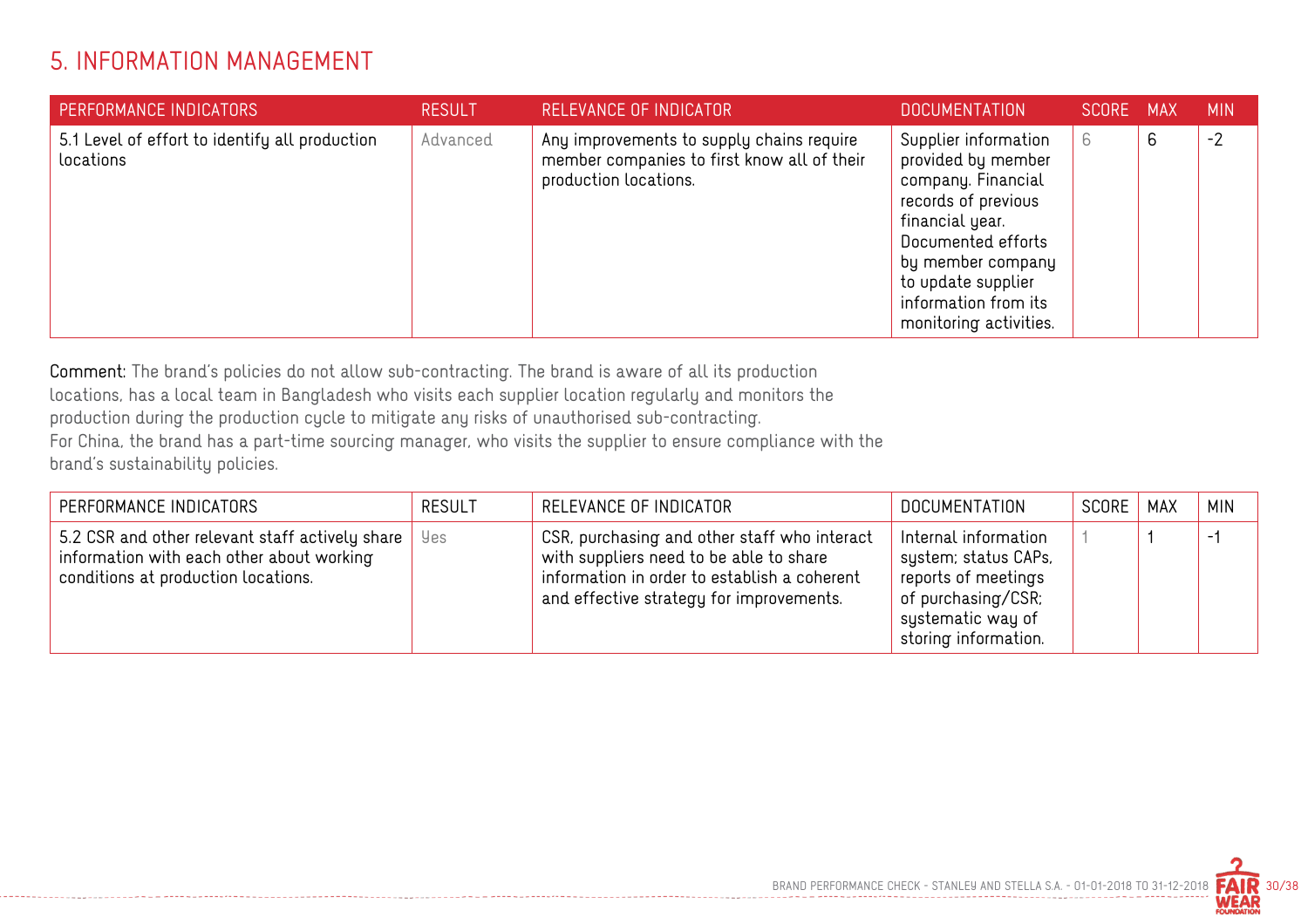Comment: CAPs at all supplier locations are actively tracked, updated and a status summary is maintained in an excel spreadsheet which is shared internally between the brand team at headquarters and Bangladesh liaison office.

That apart, the brand is also working on an online information system, to be able to consolidate and document all information pertaining to each supplier, at one place, accessible by both brand team at headquarters and Bangladesh liaison office.

#### INFORMATION MANAGEMENT

Possible Points: 7

Earned Points: 7

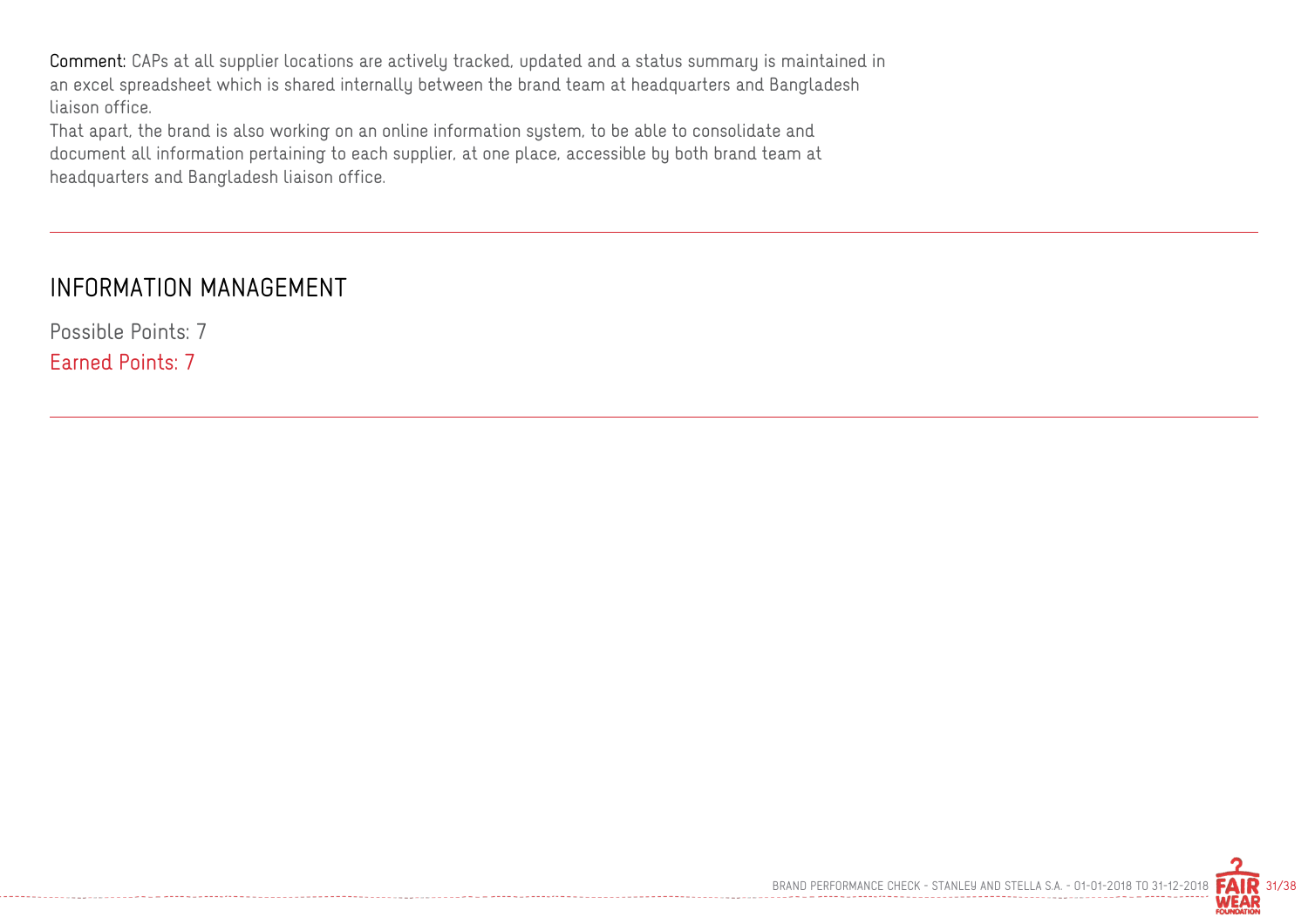#### 6. TRANSPARENCY

| <b>PERFORMANCE INDICATORS</b>                                              | <b>RESULT</b>                                                                                  | RELEVANCE OF INDICATOR                                                                                                                                                                                                                                                                                                                 | <b>DOCUMENTATION</b>                                                                                                                  | SCORE | MAX | <b>MIN</b> |
|----------------------------------------------------------------------------|------------------------------------------------------------------------------------------------|----------------------------------------------------------------------------------------------------------------------------------------------------------------------------------------------------------------------------------------------------------------------------------------------------------------------------------------|---------------------------------------------------------------------------------------------------------------------------------------|-------|-----|------------|
| 6.1 Degree of member company compliance<br>with FWF Communications Policy. | Minimum<br>communications  <br>requirements<br>are met AND no<br>significant<br>problems found | FWF's communications policy exists to<br>ensure transparency for consumers and<br>stakeholders, and to ensure that member<br>communications about FWF are accurate.<br>Members will be held accountable for their<br>own communications as well as the<br>communications behaviour of 3rd-party<br>retailers, resellers and customers. | FWF membership is<br>communicated on<br>member's website;<br>other<br>communications in<br>line with FWF<br>communications<br>policy. |       |     | $-3$       |

Comment: FWF logo and membership are put in a section with the title 'certification' on the website, but FWF is not a certification.

Recommendation: It is recommended that the brand change the title of the section into 'Certificates/membership' or something else, which clarifies this.

| PERFORMANCE INDICATORS                                         | <b>RESULT</b>                                   | RELEVANCE OF INDICATOR                                                                                                      | DOCUMENTATION                                                                                                                                    | SCORE | MAX | <b>MIN</b>  |
|----------------------------------------------------------------|-------------------------------------------------|-----------------------------------------------------------------------------------------------------------------------------|--------------------------------------------------------------------------------------------------------------------------------------------------|-------|-----|-------------|
| 6.2 Member company engages in advanced<br>reporting activities | Supplier list<br>is disclosed<br>to the public. | Good reporting by members helps to ensure<br>the transparency of FWF's work and shares<br>best practices with the industry. | Member company<br>publishes one or more<br>of the following on<br>their website: Brand<br>Performance Check,<br>Audit Reports,<br>Supplier List. |       |     | $\mathbf 0$ |

Comment: The brand publishes the social report on the company website which provides information about the suppliers used by the brand.

---*--------------------------*-

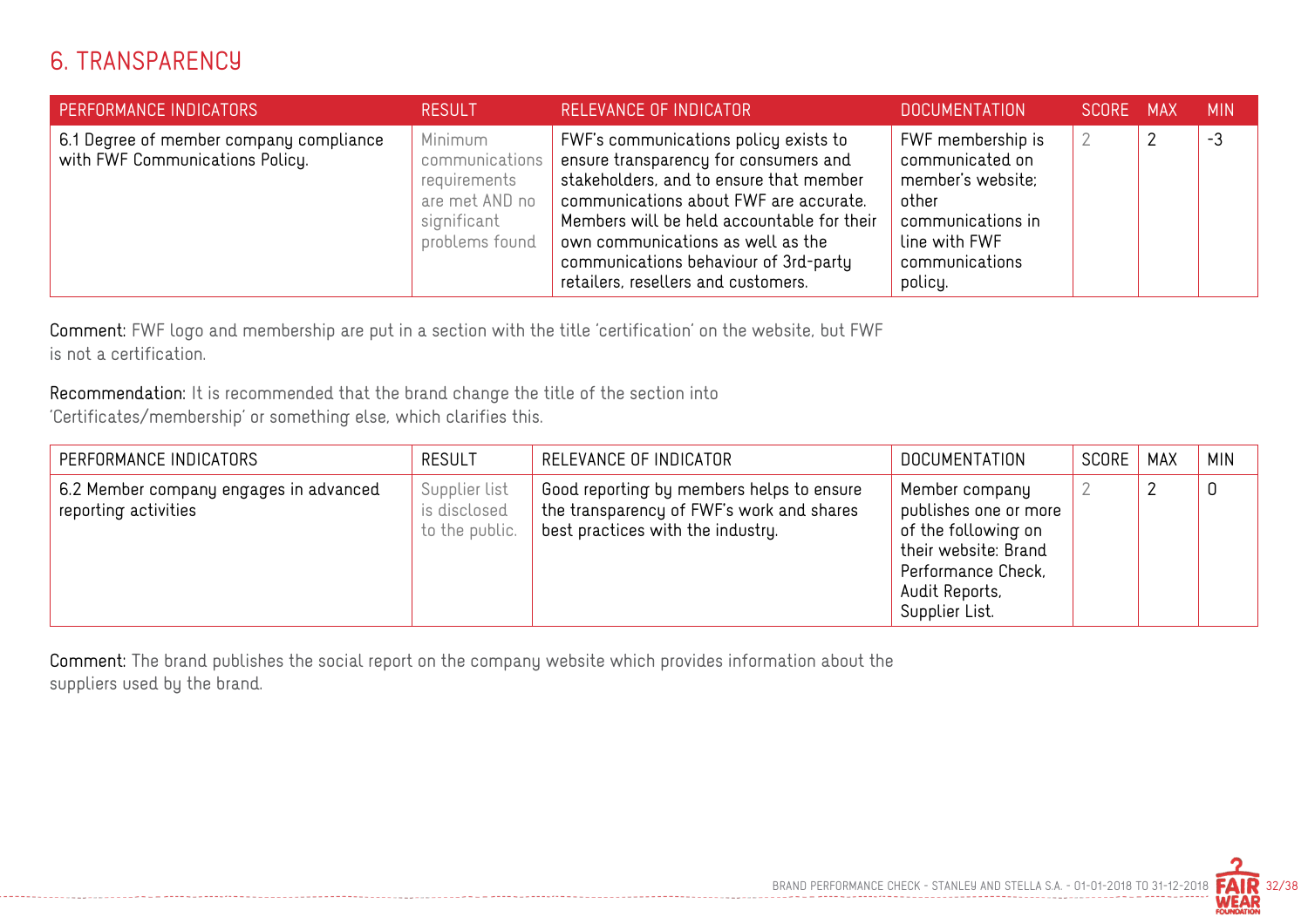| PERFORMANCE INDICATORS                                                                | <b>RESULT</b>                                                                                         | RELEVANCE OF INDICATOR                                                                                                                                                                                                                               | <b>DOCUMENTATION</b>                                                              | SCORE | MAX | <b>MIN</b> |
|---------------------------------------------------------------------------------------|-------------------------------------------------------------------------------------------------------|------------------------------------------------------------------------------------------------------------------------------------------------------------------------------------------------------------------------------------------------------|-----------------------------------------------------------------------------------|-------|-----|------------|
| 6.3 Social Report is submitted to FWF and is<br>published on member company's website | Complete<br>and accurate<br>report<br>submitted to<br>FWF AND<br>published on<br>member's<br>website. | The social report is an important tool for<br>members to transparently share their efforts<br>with stakeholders. Member companies should<br>not make any claims in their social report<br>that do not correspond with FWF's<br>communication policy. | Social report that is in $\vert$ 2<br>line with FWF's<br>communication<br>policy. |       |     | $-1$       |

Comment: The brand submitted the social report a day before the performance check and hence could not be reviewed by the brand liaison before the performance check.

Requirement: The social report needs to be submitted and published on the brand's website a maximum of 90 days after the end of the financial year.

#### **TRANSPARENCY**

Possible Points: 6 Earned Points: 6

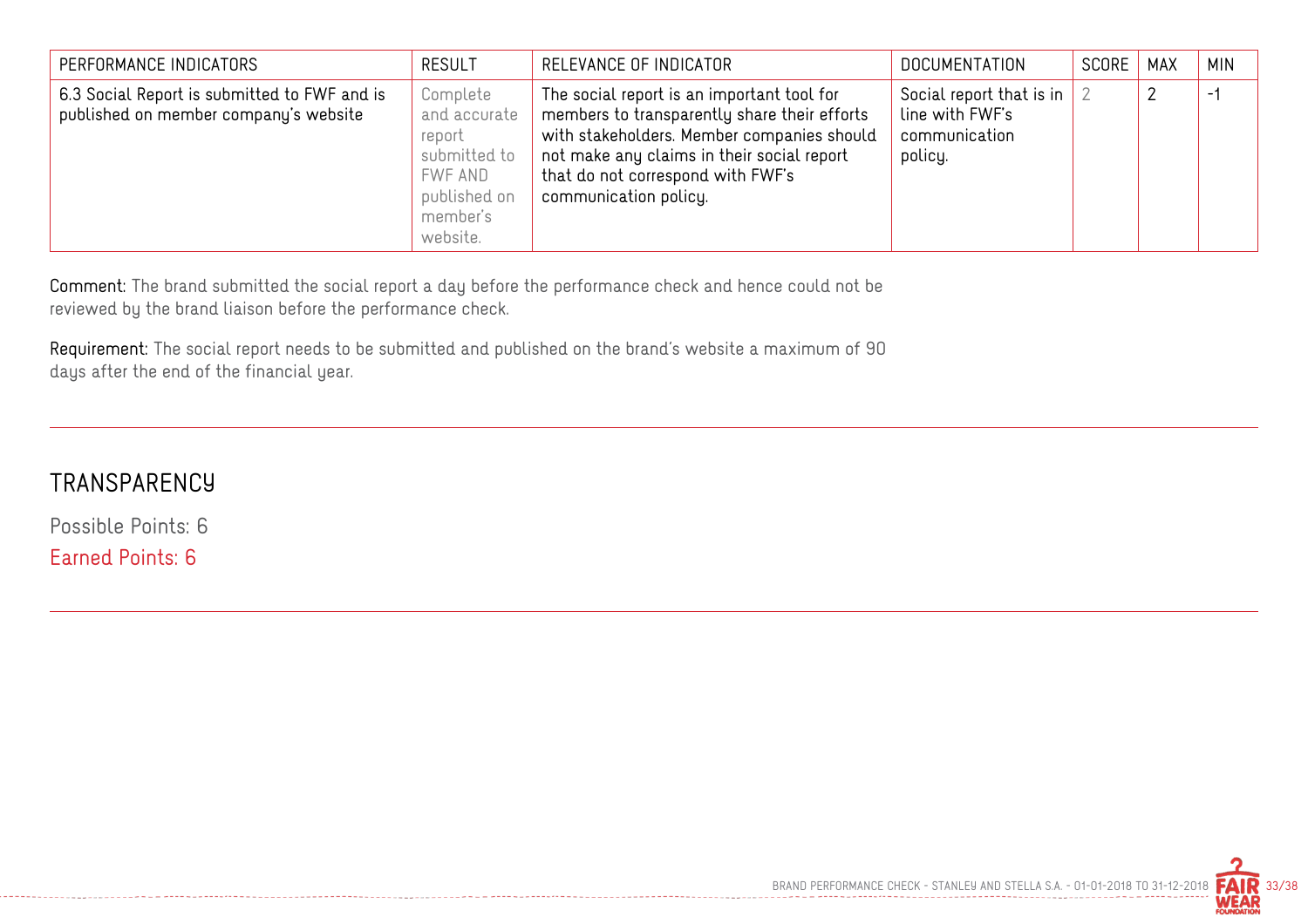## 7. EVALUATION

| PERFORMANCE INDICATORS                                                                                 | <b>RESULT</b> | RELEVANCE OF INDICATOR                                                                                                                            | <b>DOCUMENTATION</b>                                       | SCORE MAX |          | - MIN |
|--------------------------------------------------------------------------------------------------------|---------------|---------------------------------------------------------------------------------------------------------------------------------------------------|------------------------------------------------------------|-----------|----------|-------|
| 7.1 Systemic annual evaluation of FWF<br>membership is conducted with involvement of<br>top management | yes           | An annual evaluation involving top<br>$^\circ$ management ensures that FWF policies are $^\circ$<br>integrated into the structure of the company. | Meeting minutes,<br>verbal reporting,<br>Powerpoints, etc. |           | <u>_</u> |       |

Comment: The concerned staff and management discuss and evaluate FWF membership. This is currently done more on need/ issue basis.

Recommendation: FWF advises that the brand organise a meeting with management and sourcing staff to discuss the outcomes of this performance check and use those to formulate future plans.

| PERFORMANCE INDICATORS                                                                                                           | <b>RESULT</b>                                                  | RELEVANCE OF INDICATOR                                                                                                                                                                                                          | <b>DOCUMENTATION</b>                                                                                                                          | SCORE | MAX | <b>MIN</b> |
|----------------------------------------------------------------------------------------------------------------------------------|----------------------------------------------------------------|---------------------------------------------------------------------------------------------------------------------------------------------------------------------------------------------------------------------------------|-----------------------------------------------------------------------------------------------------------------------------------------------|-------|-----|------------|
| 7.2 Level of action/progress made on required<br>changes from previous Brand Performance<br>Check implemented by member company. | No<br>requirements<br>were<br>included in<br>previous<br>Check | In each Brand Performance Check report, FWF<br>may include requirements for changes to<br>management practices. Progress on achieving<br>these requirements is an important part of<br>FWF membership and its process approach. | Member company<br>should show<br>documentation<br>related to the specific<br>requirements made in<br>the previous Brand<br>Performance Check. | N/A   | 4   | $-2$       |

## EVALUATION

Possible Points: 2

Earned Points: 2

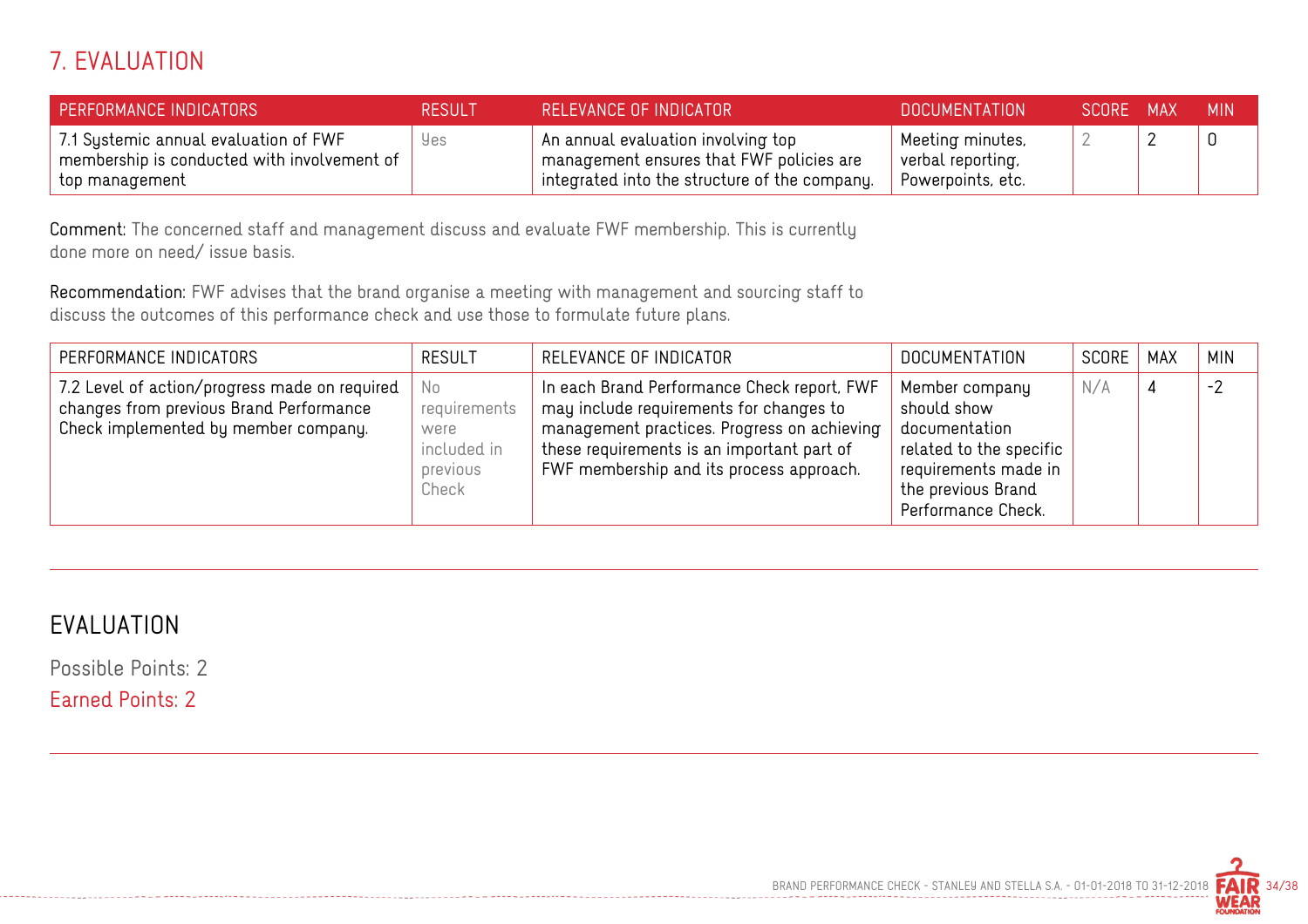#### Additional comments on Evaluation:

Stanley/Stella over the years of FWF membership has established good approaches and practices to monitor and follow-up on issues in its supply chain. There have been team changes at both the head office and Bangladesh liaison office in the year 2017 and 2018. FWF recommends that the member implement robust systems to build on and carry forward the efforts.



BRAND PERFORMANCE CHECK - STANLEY AND STELLA S.A. - 01-01-2018 TO 31-12-2018  $\mathsf{FAR}$  35/38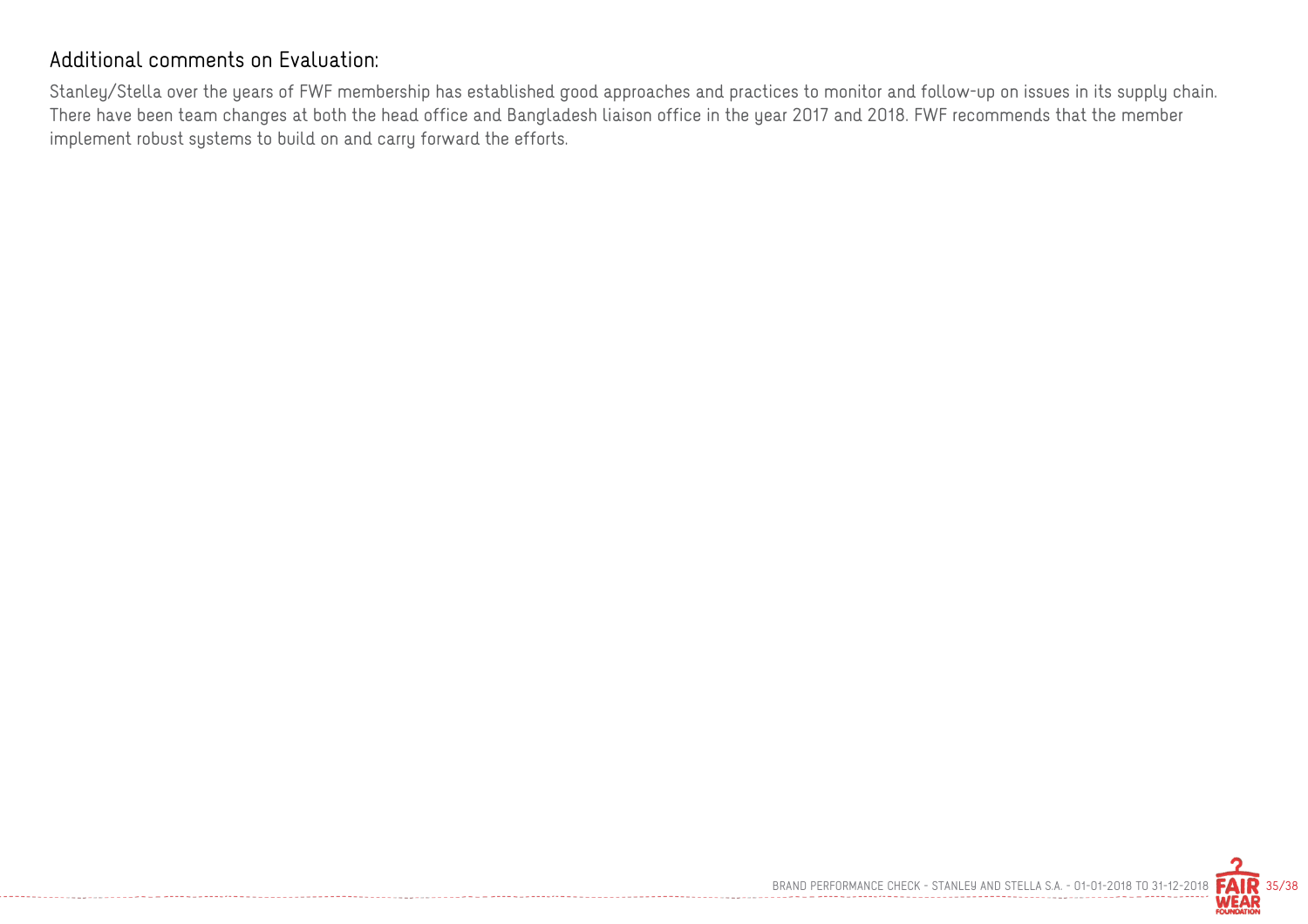#### RECOMMENDATIONS TO FWF

The brand shared the below recommendations:

1. FWF should be more explicit in acknowledging member efforts, especially in the context of media reports

2. FWF systems and processes are complex and difficult to follow

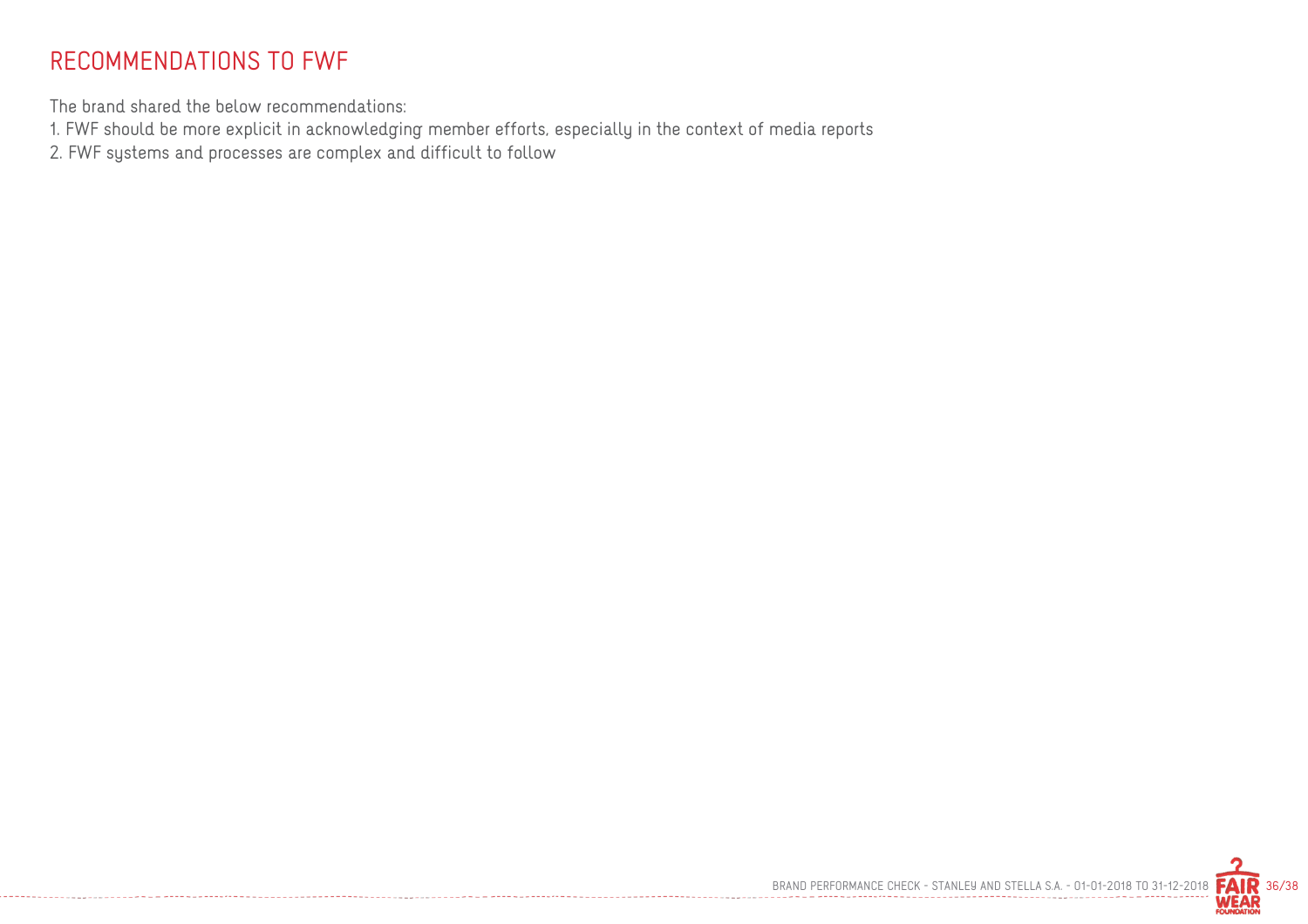## SCORING OVERVIEW

| <b>CATEGORY</b>                | <b>EARNED</b>  | <b>POSSIBLE</b> |
|--------------------------------|----------------|-----------------|
| <b>Purchasing Practices</b>    | 27             | 47              |
| Monitoring and Remediation     | 18             | 25              |
| <b>Complaints Handling</b>     | 6              | 15              |
| Training and Capacity Building | 9              | 9               |
| Information Management         |                |                 |
| Transparency                   | 6              | 6               |
| Evaluation                     | $\overline{2}$ | 2               |
| Totals:                        | 75             | 111             |
|                                |                |                 |

BENCHMARKING SCORE (EARNED POINTS DIVIDED BY POSSIBLE POINTS)

68

PERFORMANCE BENCHMARKING CATEGORY

Good